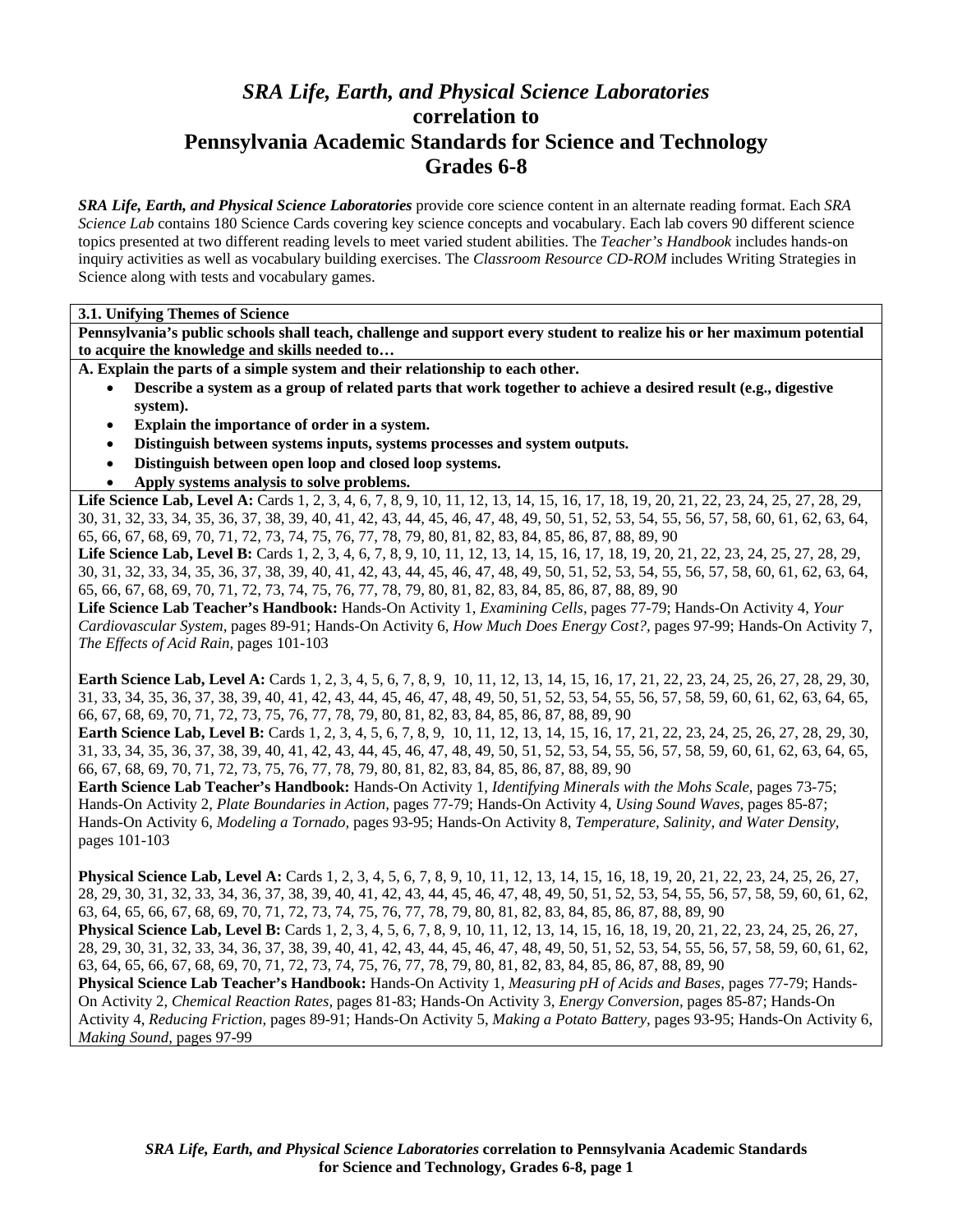**3.1. Unifying Themes of Science** 

**Pennsylvania's public schools shall teach, challenge and support every student to realize his or her maximum potential to acquire the knowledge and skills needed to…** 

**B. Describe the use of models as an application of scientific or technological concepts.** 

- **Identify and describe different types of model and their functions.**
- **Apply models to predict scientific results and observations (e.g., population growth, effects of infectious organisms).**
- **Explain systems by outlining a system's relevant parts and its purpose and/or designing a model that illustrates its functions.**

**Life Science Lab Teacher's Handbook:** Hands-On Activity 4, *Your Cardiovascular System,* pages 89-91; Hands-On Activity 5, *Making Fossils,* pages 93-95; Hands-On Activity 6, *How Much Does Energy Cost?,* pages 97-99

**Earth Science Lab Teacher's Handbook:** Hands-On Activity 7, *Sizes in the Solar System,* pages 97-99

**Physical Science Lab Teacher's Handbook:** Hands-On Activity 5, *Making a Potato Battery,* pages 93-95; Hands-On Activity 6, *Making Sound,* pages 97-99

**Classroom Resource CD-ROM:** Writing Strategy 20

**3.1. Unifying Themes of Science** 

**Pennsylvania's public schools shall teach, challenge and support every student to realize his or her maximum potential to acquire the knowledge and skills needed to…** 

**C. Identify patterns as repeated processes or recurring elements in science and technology.** 

- **Identify different forms of patterns and use them to group and classify specific objects.**
- **Identify repeating structure patterns.**
- **Identify and describe patterns that occur in physical systems (e.g., construction, manufacturing, transportation), informational systems and biochemical-related systems.**

**Life Science Lab, Level A: Cards 17, 42, 63, 76, 78, 79** Life Science Lab, Level B: Cards 17, 42, 63, 76, 78, 79

**Earth Science Lab, Level A:** Cards 9, 47, 55, 62, 64, 65, 66, 68 **Earth Science Lab, Level B:** Cards 9, 47, 55, 62, 64, 65, 66, 68

**Physical Science Lab, Level A:** Cards 17, 18, 19, 20, 21, 22, 23, 24, 25, 44, 48, 56 **Physical Science Lab, Level B:** Cards 17, 18, 19, 20, 21, 22, 23, 24, 25, 44, 48, 56

**3.1. Unifying Themes of Science** 

**Pennsylvania's public schools shall teach, challenge and support every student to realize his or her maximum potential to acquire the knowledge and skills needed to…** 

**D. Explain scale as a way of relating concepts and ideas to one another by some measure.** 

- **Apply various applications of size and dimensions of scale to scientific, mathematical, and technological applications.**
- **Describe scale as a form of ratio and apply to a life situation.**

Life Science Lab, Level A: Cards 5, 44

Life Science Lab, Level B: Cards 5, 44

**Life Science Lab Teacher's Handbook:** Hands-On Activity 1, *Examining Cells,* pages 77-79

**Earth Science Lab, Level A: Cards 1, 18, 19, 20, 32, 74** 

**Earth Science Lab, Level B: Cards 1, 18, 19, 20, 32, 74** 

**Earth Science Lab Teacher's Handbook:** Hands-On Activity 3, *Interpreting a Topographic Map,* pages 81-83; Hands-On Activity 7, *Sizes in the Solar System,* pages 97-99

**Physical Science Lab, Level A: Cards 3, 4 Physical Science Lab, Level B: Cards 3, 4**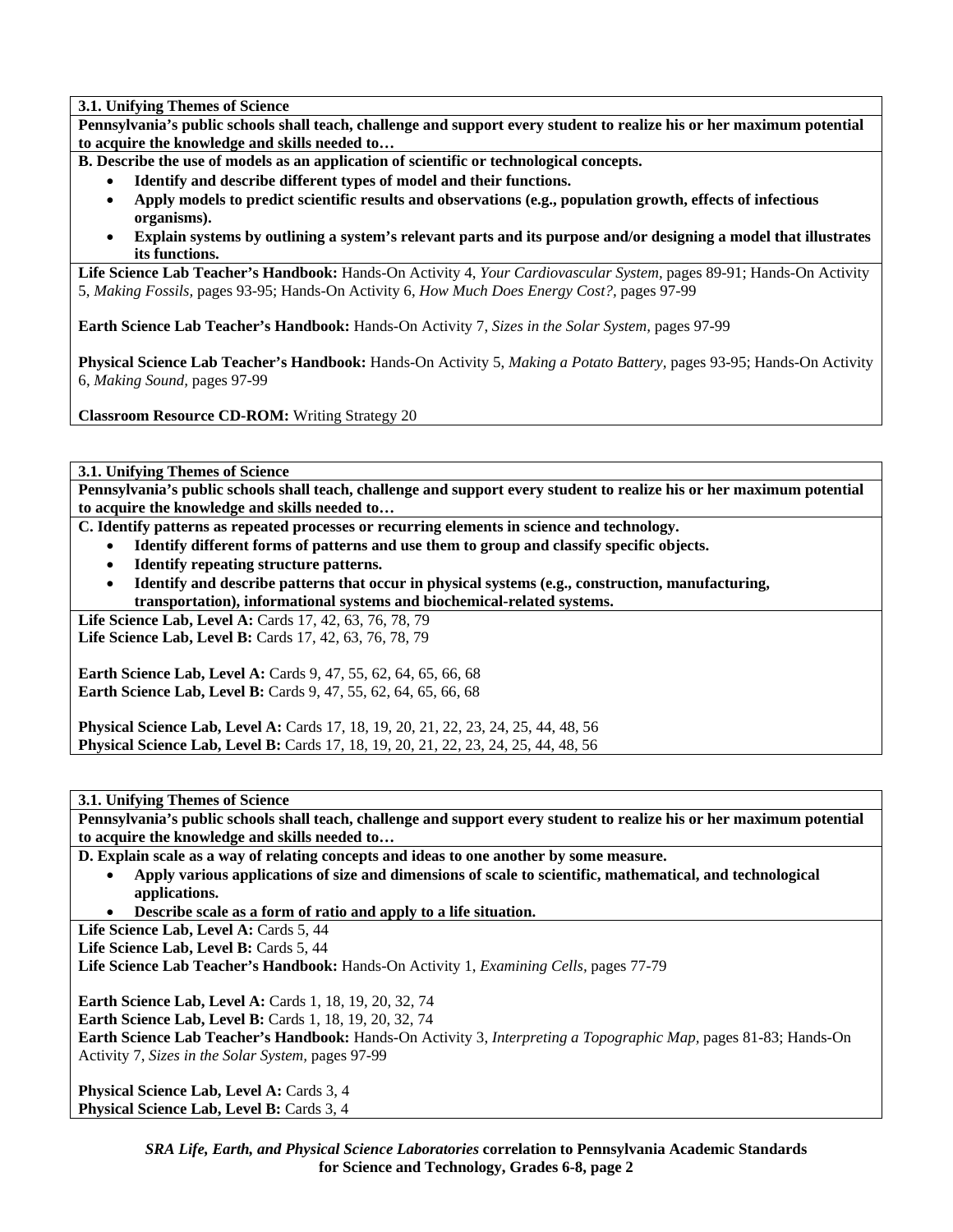**3.1. Unifying Themes of Science** 

**Pennsylvania's public schools shall teach, challenge and support every student to realize his or her maximum potential to acquire the knowledge and skills needed to…** 

**E. Identify change as a variable in describing natural and physical systems.** 

- **Describe fundamental science and technology concepts that could solve practical problems.**
- **Explain how ratio is used to describe change.**
- **Describe the effect of making a change in one part of a system on the system as a whole.**

Life Science Lab, Level A: Cards 8, 9, 10, 13, 24, 34, 42, 43, 45, 46, 47, 48, 49, 50, 51, 52, 53, 54, 55, 56, 57, 58, 62, 63, 64, 65, 66, 72, 76, 77, 78, 79, 80, 84, 86, 87, 88, 89, 90

Life Science Lab, Level B: Cards 8, 9, 10, 13, 24, 34, 42, 43, 45, 46, 47, 48, 49, 50, 51, 52, 53, 54, 55, 56, 57, 58, 62, 63, 64, 65, 66, 72, 76, 77, 78, 79, 80, 84, 86, 87, 88, 89, 90

**Life Science Lab Teacher's Handbook:** Hands-On Activity 7, *The Effects of Acid Rain,* pages 101-103

**Earth Science Lab, Level A:** Cards 10, 11, 12, 13, 14, 15, 17, 22, 24, 25, 26, 27, 28, 29, 37, 42, 52, 53, 54, 59, 60, 61, 86 **Earth Science Lab, Level B:** Cards 10, 11, 12, 13, 14, 15, 17, 22, 24, 25, 26, 27, 28, 29, 37, 42, 52, 53, 54, 59, 60, 61, 86 **Earth Science Lab Teacher's Handbook:** Hands-On Activity 5, *What is in the Air?,* pages 89-91; Hands-On Activity 6, *Modeling a Tornado,* pages 93-95

**Physical Science Lab, Level A:** Cards 5, 6, 7, 27, 29, 30, 45, 46, 47, 48, 49, 56, 58, 68, 69, 70, 76, 77, 80, 85, 86, 87 **Physical Science Lab, Level B:** Cards 5, 6, 7, 27, 29, 30, 45, 46, 47, 48, 49, 56, 58, 68, 69, 70, 76, 77, 80, 85, 86, 87 **Physical Science Lab Teacher's Handbook:** Hands-On Activity 5, *Making a Potato Battery,* pages 93-95; Hands-On Activity 6, *Making Sound,* pages 97-99

# **3.2. Inquiry and Design**

**Pennsylvania's public schools shall teach, challenge and support every student to realize his or her maximum potential to acquire the knowledge and skills needed to…** 

**A. Explain and apply scientific and technological knowledge.** 

- **Distinguish between a scientific theory and a belief.**
- **Answer "What if" questions based on observation, inferences or prior knowledge or experience.**
- **Explain how skepticism about an accepted scientific explanation led to a new understanding.**
- **Explain how new information may change existing theories and practice.**

Life Science Lab, Level A: Cards 5, 64, 69 **Life Science Lab, Level B: Cards 5, 64, 69** 

**Earth Science Lab, Level A: Cards 10, 68, 72, 78 Earth Science Lab, Level B: Cards 10, 68, 72, 78** 

**Physical Science Lab, Level A: Cards 3, 53, 59 Physical Science Lab, Level B: Cards 3, 53, 59**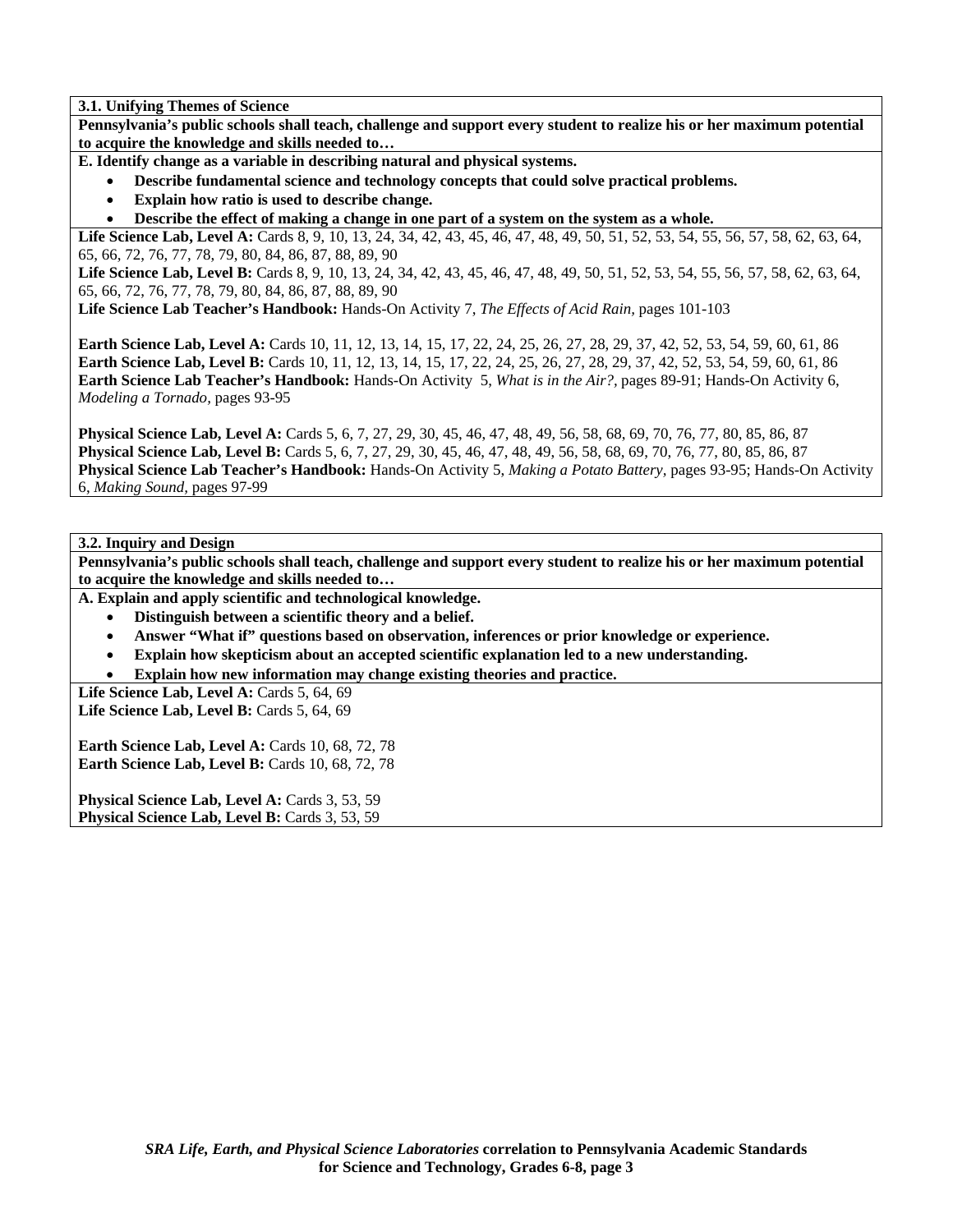# **3.2. Inquiry and Design**

**Pennsylvania's public schools shall teach, challenge and support every student to realize his or her maximum potential to acquire the knowledge and skills needed to…** 

**B. Apply process knowledge to make and interpret observations.** 

- **Measure materials using a variety of scales.**
- **Describe relationships by making inferences and predictions.**
- **Communicate, use space/time relationships, define operationally, raise questions, formulate hypotheses, test and experiment.**
- **Design controlled experiments, recognize variables, and manipulate variables.**
- **Interpret data, formulate models, design models, and produce solutions.**

**Life Science Lab Teacher's Handbook:** Hands-On Activity 1, *Examining Cells,* pages 77-79; Hands-On Activity 2, *Culturing Bacteria,* pages 81-83; Hands-On Activity 3, *Investigating Arthropods,* pages 85-87; Hands-On Activity 4, *Your Cardiovascular System,* pages 89-91; Hands-On Activity 5, *Making Fossils,* pages 93-95; Hands-On Activity 6, *How Much Does Energy Cost?,* pages 97-99; Hands-On Activity 7, *The Effects of Acid Rain,* pages 101-103

**Earth Science Lab Teacher's Handbook:** Hands-On Activity 1, *Identifying Minerals with the Mohs Scale,* pages 73-75; Hands-On Activity 2, *Plate Boundaries in Action,* pages 77-79; Hands-On Activity 3, *Interpreting a Topographic Map,* pages 81-83; Hands-On Activity 4, *Using Sound Waves,* pages 85-87; Hands-On Activity 5, *What is in the Air?,* pages 89-91; Hands-On Activity 6, *Modeling a Tornado,* pages 93-95; Hands-On Activity 7, *Sizes in the Solar System,* pages 97-99; Hands-On Activity 8, *Temperature, Salinity, and Water Density,* pages 101-103

**Physical Science Lab Teacher's Handbook:** Hands-On Activity 1, *Measuring pH of Acids and Bases,* pages 77-79; Hands-On Activity 2, *Chemical Reaction Rates,* pages 81-83; Hands-On Activity 3, *Energy Conversion,* pages 85-87; Hands-On Activity 4, *Reducing Friction,* pages 89-91; Hands-On Activity 5, *Making a Potato Battery,* pages 93-95; Hands-On Activity 6, *Making Sound,* pages 97-99

**Classroom Resource CD-ROM:** Writing Strategy 8, 15, 17, 20, 22, 23, 24

# **3.2. Inquiry and Design**

**Pennsylvania's public schools shall teach, challenge and support every student to realize his or her maximum potential to acquire the knowledge and skills needed to…** 

**C. Identify and use the elements of scientific inquiry to solve problems.** 

- **Generate questions about objects, organisms and/or events that can be answered through scientific investigations.**
- **Evaluate the appropriateness of questions.**
- **Design an investigation with limited variables to investigate a question.**
- **Conduct a two-part experiment.**
- **Judge the significance of experimental information in answering the question.**
- **Communicate appropriate conclusions from the experiment.**

**Life Science Lab Teacher's Handbook:** Hands-On Activity 1, *Examining Cells,* pages 77-79; Hands-On Activity 2, *Culturing Bacteria,* pages 81-83; Hands-On Activity 3, *Investigating Arthropods,* pages 85-87; Hands-On Activity 4, *Your Cardiovascular System,* pages 89-91; Hands-On Activity 5, *Making Fossils,* pages 93-95; Hands-On Activity 6, *How Much Does Energy Cost?,* pages 97-99; Hands-On Activity 7, *The Effects of Acid Rain,* pages 101-103

**Earth Science Lab Teacher's Handbook:** Hands-On Activity 1, *Identifying Minerals with the Mohs Scale,* pages 73-75; Hands-On Activity 2, *Plate Boundaries in Action,* pages 77-79; Hands-On Activity 3, *Interpreting a Topographic Map,* pages 81-83; Hands-On Activity 4, *Using Sound Waves,* pages 85-87; Hands-On Activity 5, *What is in the Air?,* pages 89-91; Hands-On Activity 6, *Modeling a Tornado,* pages 93-95; Hands-On Activity 7, *Sizes in the Solar System,* pages 97-99; Hands-On Activity 8, *Temperature, Salinity, and Water Density,* pages 101-103

**Physical Science Lab Teacher's Handbook:** Hands-On Activity 1, *Measuring pH of Acids and Bases,* pages 77-79; Hands-On Activity 2, *Chemical Reaction Rates,* pages 81-83; Hands-On Activity 3, *Energy Conversion,* pages 85-87; Hands-On Activity 4, *Reducing Friction,* pages 89-91; Hands-On Activity 5, *Making a Potato Battery,* pages 93-95; Hands-On Activity 6, *Making Sound,* pages 97-99

**Classroom Resource CD-ROM:** Writing Strategy 1, 5, 8, 11, 15, 18, 23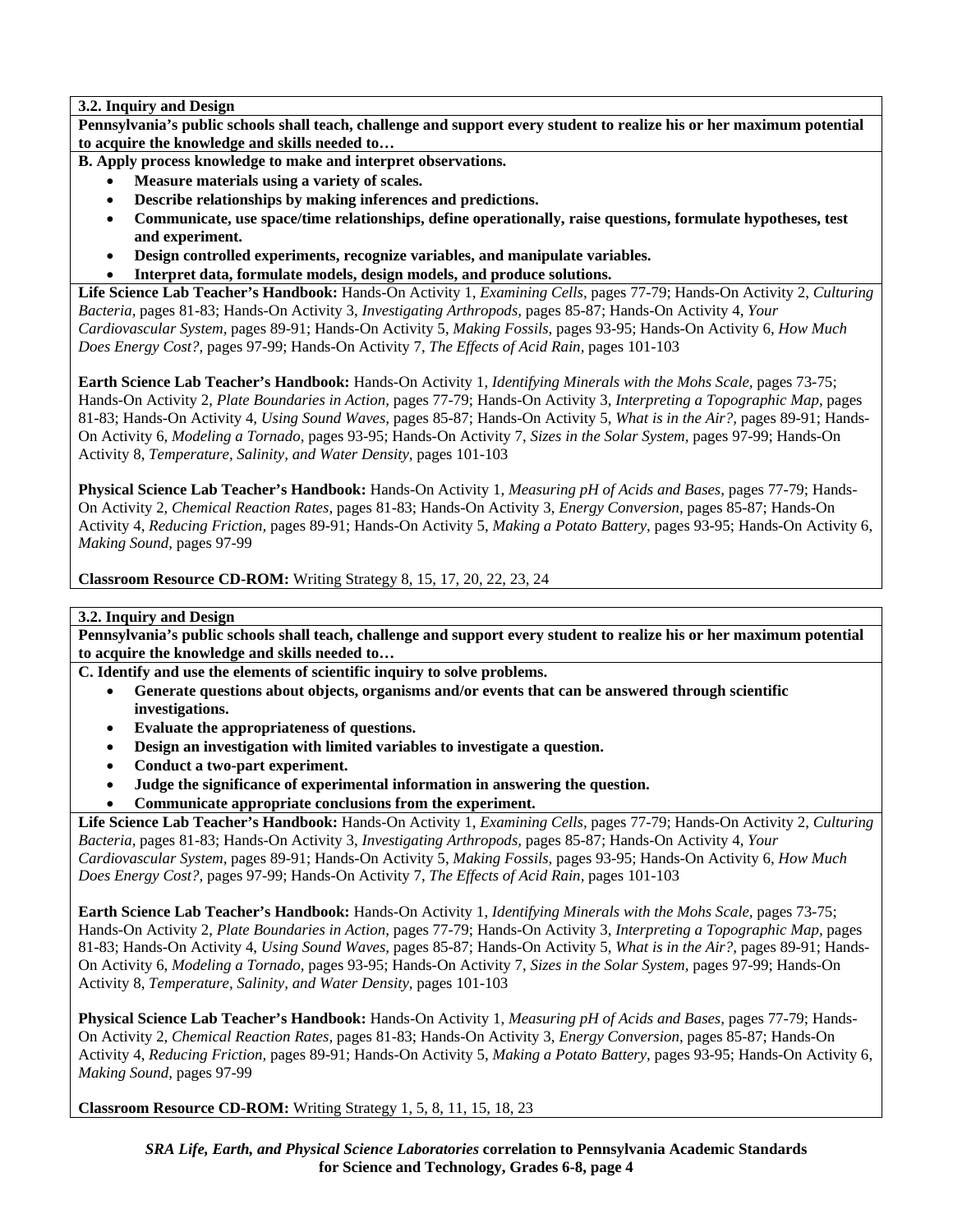**3.2. Inquiry and Design** 

**Pennsylvania's public schools shall teach, challenge and support every student to realize his or her maximum potential to acquire the knowledge and skills needed to…** 

**D. Know and use the technological design process to solve problems.** 

- **Define different types of problems.**
- **Define all aspects of the problem, necessary information and questions that must be answered.**
- **Propose the best solution.**
- **Design and propose alternative methods to achieve solutions.**
- **Apply a solution.**
- **Explain the results, present improvements, identify and infer the impacts of the solution.**

This concept is not covered at this level.

**3.3. Biological Sciences** 

**Pennsylvania's public schools shall teach, challenge and support every student to realize his or her maximum potential to acquire the knowledge and skills needed to…** 

**A. Describe the similarities and differences that characterize diverse living things.** 

- **Describe how the structures of living things help them function in unique ways.**
- **Explain how to use a dichotomous key to identify plants and animals.**
- **Account for adaptations among organisms that live in a particular environment.**

Life Science Lab, Level A: Cards 2, 3, 12, 13, 14, 15, 16, 17, 18, 19, 20, 21, 22, 23, 24, 28, 29, 30, 31, 32, 33, 34, 35, 36, 37, 38, 39, 40, 41, 42, 43

Life Science Lab, Level B: Cards 2, 3, 12, 13, 14, 15, 16, 17, 18, 19, 20, 21, 22, 23, 24, 28, 29, 30, 31, 32, 33, 34, 35, 36, 37, 38, 39, 40, 41, 42, 43

**Life Science Lab Teacher's Handbook:** Hands-On Activity 2, *Culturing Bacteria,* pages 81-83; Hands-On Activity 3, *Investigating Arthropods,* pages 85-87

## **3.3. Biological Sciences**

**Pennsylvania's public schools shall teach, challenge and support every student to realize his or her maximum potential to acquire the knowledge and skills needed to…** 

**B. Describe the cell as the basic structural and functional unit of living things.** 

- **Identify the levels of organization from cell to organism.**
- **Compare life processes at the organism level with life processes at the cell level.**
- **Explain that cells and organisms have particular structures that underlie their functions.**
- **Describe and distinguish among cell cycles, reproductive cycles, and life cycles.**
- **Explain disease effects on structures or functions of an organism.**

**Life Science Lab, Level A:** Cards 5, 6, 7, 8, 9, 10, 44, 45, 46, 47, 48, 49, 50, 51, 52, 53, 54, 55, 56, 57, 58

**Life Science Lab, Level B:** Cards 5, 6, 7, 8, 9, 10, 44, 45, 46, 47, 48, 49, 50, 51, 52, 53, 54, 55, 56, 57, 58

**Life Science Lab Teacher's Handbook:** Hands-On Activity 1, *Examining Cells,* pages 77-79; Hands-On Activity 4, *Your Cardiovascular System,* pages 89-91

#### **3.3. Biological Sciences**

**Pennsylvania's public schools shall teach, challenge and support every student to realize his or her maximum potential to acquire the knowledge and skills needed to…** 

**C. Know that every organism has a set of genetic instructions that determines its inherited traits.** 

- **Identify and explain inheritable characteristics.**
- **Identify that the gene is the basic unit of inheritance.**
- **Identify basic patterns of inheritance (e.g., dominance, recessive, co-dominance).**
- **Describe how traits are inherited.**
- **Distinguish how different living things reproduce (e.g., vegetative budding, sexual).**
- **Recognize that mutations can alter a gene.**
- **Describe how selective breeding and genetic technologies can change genetic makeup of organisms.**

**Life Science Lab, Level A:** Cards 58, 60, 61, 62, 63, 64, 65, 66 **Life Science Lab, Level B:** Cards 58, 60, 61, 62, 63, 64, 65, 66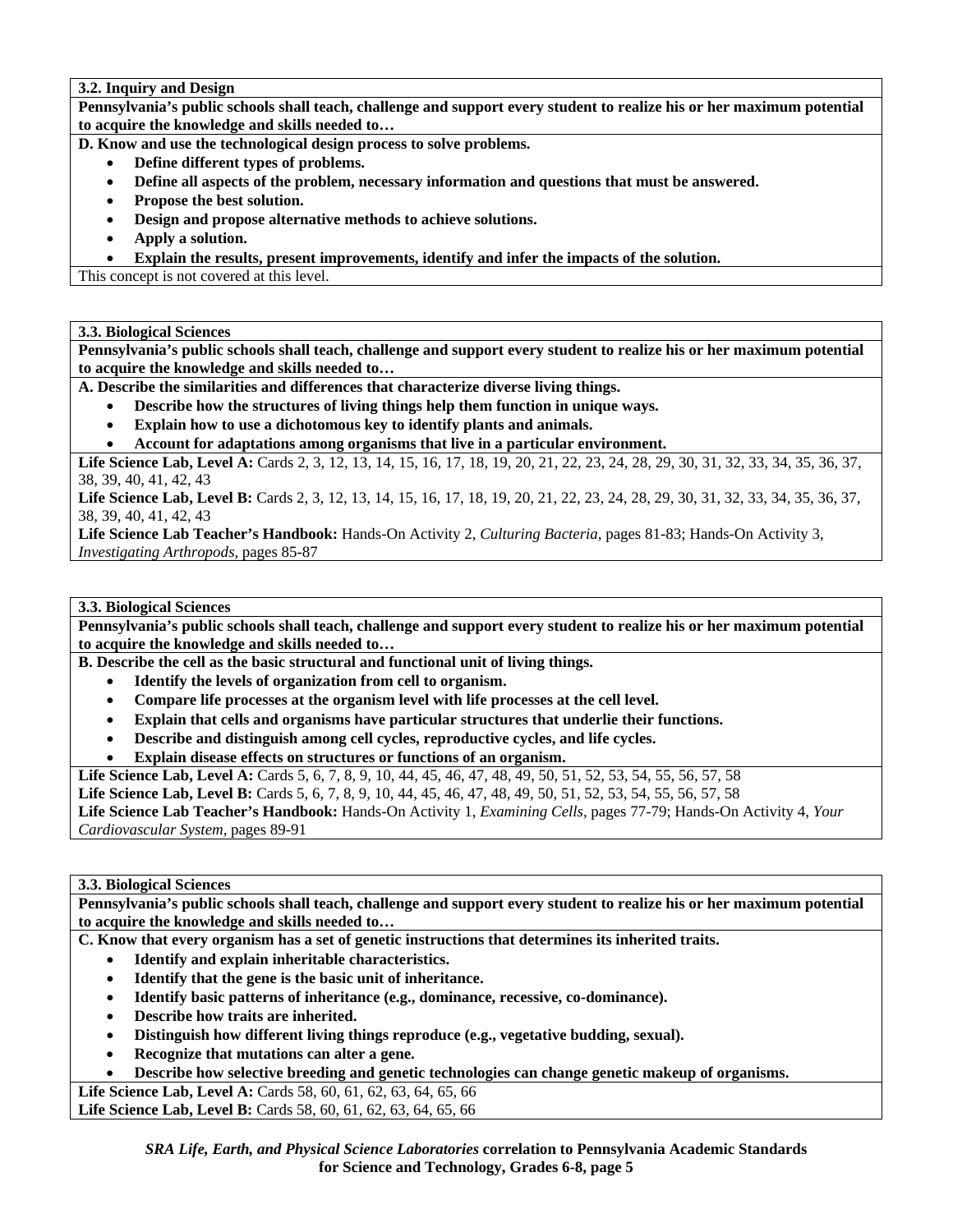**3.3. Biological Sciences** 

**Pennsylvania's public schools shall teach, challenge and support every student to realize his or her maximum potential to acquire the knowledge and skills needed to…** 

**D. Explain basic concepts of natural selection.** 

- **Identify adaptations that allow organisms to survive in their environment.**
- **Describe how an environmental change can affect the survival of organisms and entire species.**
- **Know that differences in individuals of the same species may give some advantage in surviving and reproducing.**
- **Recognize that populations of organisms can increase rapidly.**
- **Describe the role that fossils play in studying the past.**
- **Explain how biologic extinction is a natural process.**

**Life Science Lab, Level A:** Cards 23, 24, 36, 41, 43, 65, 66, 67, 68, 72, 84, 86, 87, 88, 89, 90

**Life Science Lab, Level B:** Cards 23, 24, 36, 41, 43, 65, 66, 67, 68, 72, 84, 86, 87, 88, 89, 90

**Life Science Lab Teacher's Handbook:** Hands-On Activity 3, *Investigating Arthropods,* pages 85-87; Hands-On Activity 5, *Making Fossils,* pages 93-95

**3.4. Physical Science, Chemistry, and Physics** 

**Pennsylvania's public schools shall teach, challenge and support every student to realize his or her maximum potential to acquire the knowledge and skills needed to…** 

**A. Describe concepts about the structure and properties of matter.** 

- **Identify elements as basic building blocks of matter that cannot be broken down chemically.**
- **Distinguish compounds from mixtures.**
- **Describe and conduct experiments that identify chemical and physical properties.**

• **Describe reactants and products of simple chemical reactions.** 

**Physical Science Lab, Level A:** Cards 1, 2, 3, 4, 5, 6, 7, 8, 9, 10, 11, 12, 13, 27, 28, 29, 30

**Physical Science Lab, Level B:** Cards 1, 2, 3, 4, 5, 6, 7, 8, 9, 10, 11, 12, 13, 27, 28, 29, 30

**Physical Science Lab Teacher's Handbook:** Hands-On Activity 2, *Chemical Reaction Rates,* pages 81-83

**3.4. Physical Science, Chemistry, and Physics** 

**Pennsylvania's public schools shall teach, challenge and support every student to realize his or her maximum potential to acquire the knowledge and skills needed to…** 

**B. Relate energy sources and transfers to beat and temperature.** 

- **Identify and describe sound changes in moving objects.**
- **Know that the sun is a major source of energy that emits wavelengths of visible light, infrared and ultraviolet radiation.**
- **Explain the conversion of one form of energy to another by applying knowledge of each form of energy.**
- **Explain the parts and functions in an electrical circuit.**

**Physical Science Lab, Level A:** Cards 34, 36, 37, 38, 39, 40, 41, 42, 45, 46, 47, 48, 49, 66, 67, 68, 69, 79, 80, 81, 82, 83, 85 **Physical Science Lab, Level B:** Cards 34, 36, 37, 38, 39, 40, 41, 42, 45, 46, 47, 48, 49, 66, 67, 68, 69, 79, 80, 81, 82, 83, 85 **Physical Science Lab Teacher's Handbook:** Hands-On Activity 3, *Energy Conversion,* pages 85-87; Hands-On Activity 5, *Making a Potato Battery,* pages 93-95; Hands-On Activity 6, *Making Sound,* pages 97-99

**3.4. Physical Science, Chemistry, and Physics** 

**Pennsylvania's public schools shall teach, challenge and support every student to realize his or her maximum potential to acquire the knowledge and skills needed to…** 

**C. Identify and explain the principles of force and motion.** 

- **Describe the motion of an object based on its position, direction, and speed.**
- **Classify fluid power systems according to fluid used or mode of power transmission (e.g., air, oil).**
- **Explain various motions using models.**
- **Explain how convex and concave mirrors and lens change light images.**
- **Explain how sound and light travel in waves of differing speeds, sizes, and frequencies.**

**Physical Science Lab, Level A:** Cards 50, 51, 52, 53, 54, 55, 56, 57, 58, 59, 81, 85, 86, 87, 89

**Physical Science Lab, Level B:** Cards 50, 51, 52, 53, 54, 55, 56, 57, 58, 59, 81, 85, 86, 87, 89 **Physical Science Lab Teacher's Handbook:** Hands-On Activity 4, *Reducing Friction,* pages 89-91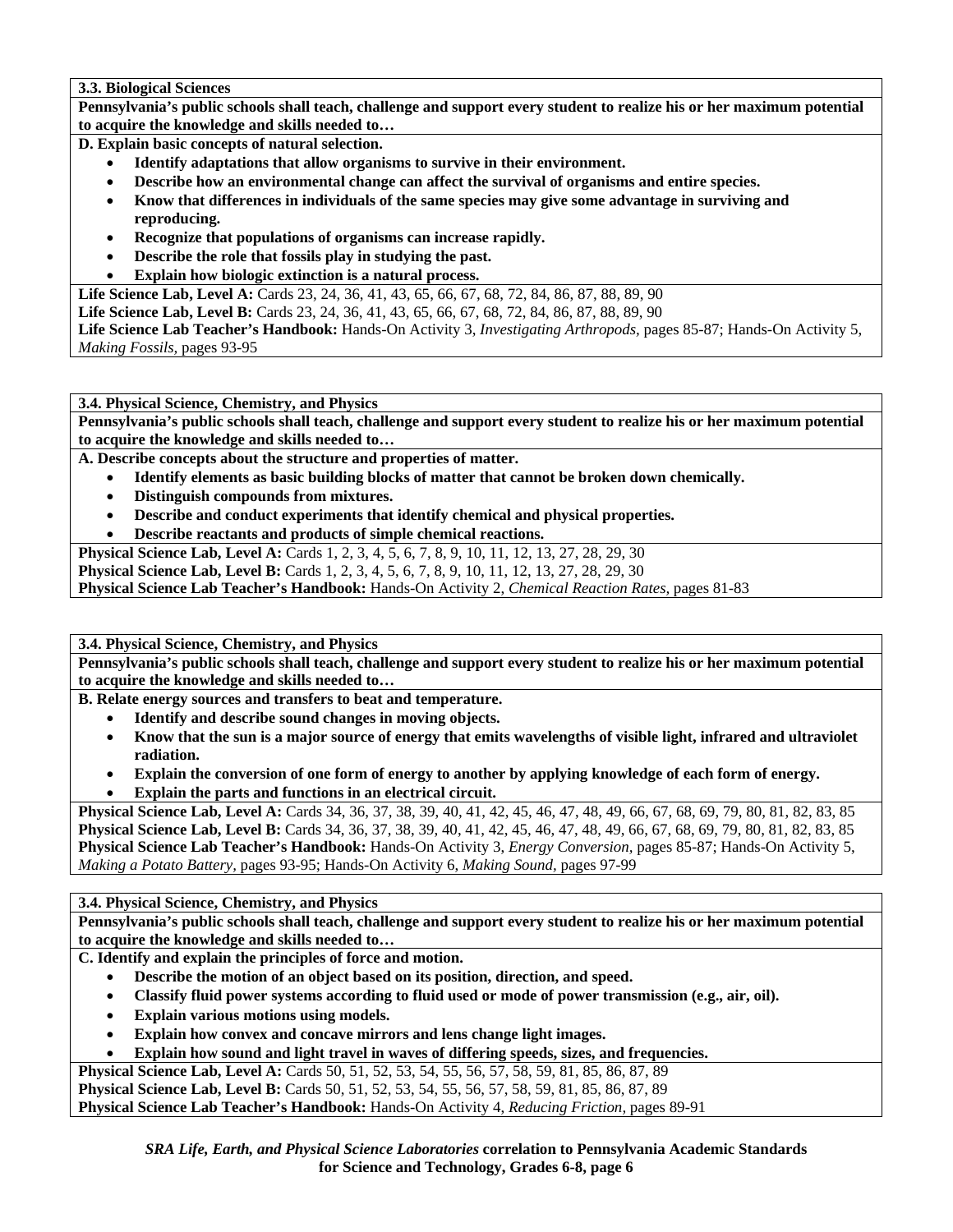**3.4. Physical Science, Chemistry, and Physics** 

**Pennsylvania's public schools shall teach, challenge and support every student to realize his or her maximum potential to acquire the knowledge and skills needed to…** 

- **D. Describe essential ideas about the composition and structure of the universe and the earth's place in it.** 
	- **Compare various planets' composition.**
	- **Describe basic types and identify the sun as a star type.**
	- **Describe and differentiate comets, asteroids and meteors.**
	- **Identify gravity as the force that keeps planets in orbit around the sun and governs the rest of the movement of the solar system and the universe.**
	- **Illustrate how the position of stars and constellations change in relation to the Earth during an evening and from month to month.**
	- **Identify equipment and instruments that explore the universe.**
	- **Identify the accomplishments and contributions provided by selected past and present scientists in the field of astronomy.**
	- **Identify and articulate space program efforts to investigate possibilities of living in space and on other planets.**

**Earth Science Lab, Level A:** Cards 67, 68, 69, 70, 71, 72, 73, 75, 76, 79, 80, 81

**Earth Science Lab, Level B:** Cards 67, 68, 69, 70, 71, 72, 73, 75, 76, 79, 80, 81

**Earth Science Lab Teacher's Handbook:** Hands-On Activity 7, *Sizes in the Solar System,* pages 97-99

**Physical Science Lab, Level A: Cards 57, 59 Physical Science Lab, Level B: Cards 57, 59** 

### **3.5. Earth Sciences**

**Pennsylvania's public schools shall teach, challenge and support every student to realize his or her maximum potential to acquire the knowledge and skills needed to…** 

**A. Describe earth features and processes.** 

- **Describe major layers of the earth.**
- **Describe the processes involved in the creation of geologic features (e.g., folding, faulting, volcanism, sedimentation) and that these processes seen today (erosion, weathering, crustal plate movement) are similar to those in the past.**
- **Describe the processes that formed Pennsylvania geologic structures and resources including mountains, glacial formations, water gaps and ridges.**
- **Explain how the rock cycle affected rock formations in the state of Pennsylvania.**
- **Distinguish between examples of rapid surface changes (e.g., landslides, earthquakes) and slow surface changes (e.g., weathering).**
- **Identify living plants and animals that are similar to fossil forms.**

Life Science Lab, Level A: Card 67

Life Science Lab, Level B: Card 67

**Life Science Lab Teacher's Handbook:** Hands-On Activity 5, *Making Fossils,* pages 93-95

**Earth Science Lab, Level A:** Cards 1, 2, 6, 7, 8, 9, 10, 11, 12, 13, 14, 15, 16, 17, 21, 22, 24, 25, 26, 27, 28, 33, 34 **Earth Science Lab, Level B:** Cards 1, 2, 6, 7, 8, 9, 10, 11, 12, 13, 14, 15, 16, 17, 21, 22, 24, 25, 26, 27, 28, 33, 34 **Earth Science Lab Teacher's Handbook:** Hands-On Activity 2, *Plate Boundaries in Action,* pages 77-79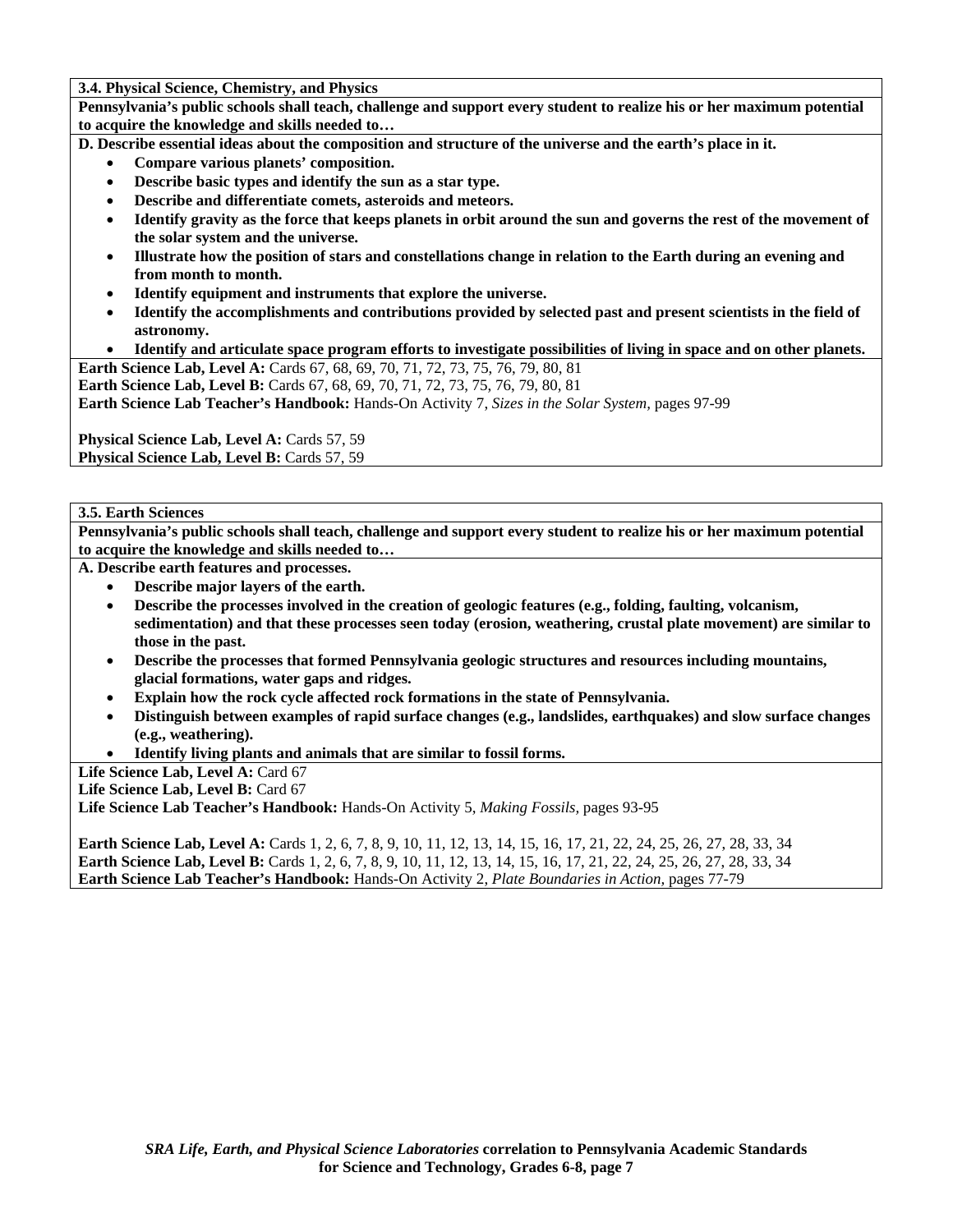**3.5. Earth Sciences** 

**Pennsylvania's public schools shall teach, challenge and support every student to realize his or her maximum potential to acquire the knowledge and skills needed to…** 

**B. Recognize earth resources and how they affect everyday life.** 

- **Identify and locate significant earth resources (e.g., rock types, oil, gas, coal deposits) in Pennsylvania.**
- **Explain the processes involved in the formation of oil and coal in Pennsylvania.**
- **Explain the value and uses of different earth resources (e.g., selected minerals, ores, fuel sources, agricultural uses).**
- **Compare the locations of human settlements as related to available resources.**

**Earth Science Lab, Level A: Cards 3, 5, 35, 82, 90** 

**Earth Science Lab, Level B:** Cards 3, 5, 35, 82, 90

**Earth Science Lab Teacher's Handbook:** Hands-On Activity 1, *Identifying Minerals with the Mohs Scale,* pages 73-75

Physical Science Lab, Level A: Card 38 Physical Science Lab, Level B: Card 38

# **3.5. Earth Sciences**

**Pennsylvania's public schools shall teach, challenge and support every student to realize his or her maximum potential to acquire the knowledge and skills needed to…** 

**C. Describe basic elements of meteorology.** 

- **Explain weather forecasts by interpreting weather data and symbols.**
- **Explain the oceans' impact on local weather and climate of a region.**
- **Identify how cloud types, wind directions and barometric pressure changes are associated with weather patterns in different regions of the country.**
- **Explain and illustrate the processes of cloud formation and precipitation.**
- **Describe and illustrate the major layers of the earth's atmosphere.**
- **Identify different air masses and global wind patterns and how they relate to the weather patterns in different regions of the U.S.**

**Earth Science Lab, Level A:** Cards 36, 37, 38, 39, 40, 41, 42, 43, 44, 45, 46, 47, 48, 49, 50, 51, 52, 53, 54, 55, 56, 57, 58, 59, 60, 61

Earth Science Lab, Level B: Cards 36, 37, 38,3 9, 40, 41, 42, 43, 44, 45, 46, 47, 48, 49, 50, 51, 52, 53, 54, 55, 56, 57, 58, 59, 60, 61

**Earth Science Lab Teacher's Handbook:** Hands-On Activity 5, *What is in the Air?,* pages 89-91; Hands-On Activity 6, *Modeling a Tornado,* pages 93-95

#### **3.5. Earth Sciences**

**Pennsylvania's public schools shall teach, challenge and support every student to realize his or her maximum potential to acquire the knowledge and skills needed to…** 

**D. Explain the behavior and impact of the earth's water system.** 

- **Explain the water cycle using the processes of evaporation and condensation.**
- **Describe factors that affect evaporation and condensation.**
- **Distinguish salt from fresh water (e.g., density, electrical conduction).**
- **Compare the effect of water type (e.g., polluted, fresh, salt water) and the life contained in them.**
- **Identify ocean and shoreline features (e.g., bays, inlets, spit, tidal marshes).**

**Earth Science Lab, Level A:** Cards 47, 82, 83, 84, 85, 86, 87

**Earth Science Lab, Level B:** Cards 47, 82, 83, 84, 85, 86, 87

**Earth Science Lab Teacher's Handbook:** Hands-On Activity 8, *Temperature, Salinity, and Water Density,* pages 101-103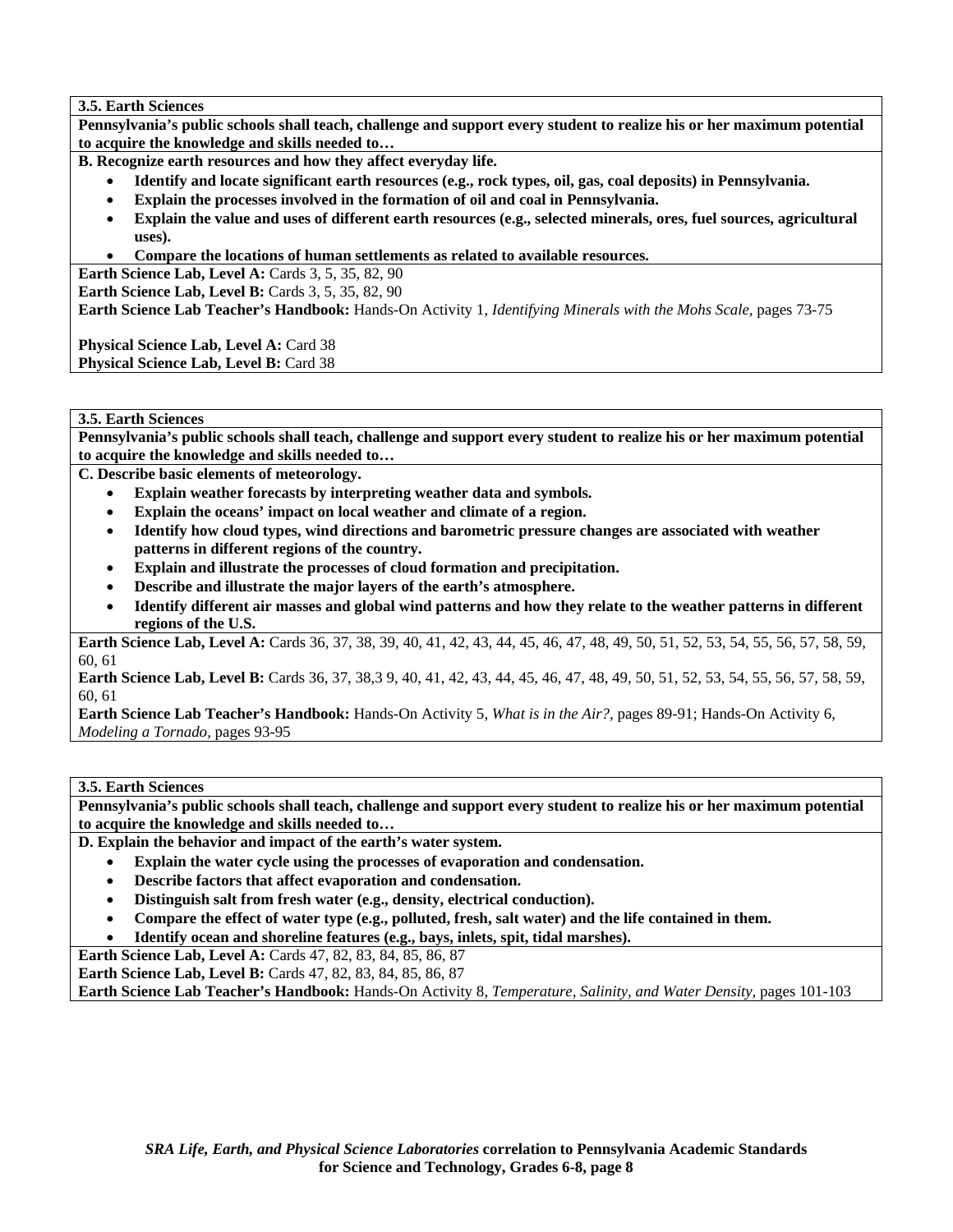**3.6. Technology Education** 

**Pennsylvania's public schools shall teach, challenge and support every student to realize his or her maximum potential to acquire the knowledge and skills needed to…** 

**A. Explain biotechnologies that relate to related technologies of propagating, growing, maintaining, adapting, treating and converting.** 

- **Identify the environmental, societal and economic impacts that waste has in the environment.**
- **Identify and explain the impact that a specific medical advancement has had on society.**
- **Explain the factors that were taken into consideration when a specific object was designed.**
- **Define and describe how fuels and energy can be generated through the process of biomass conversion.**
- **Identify and group basic plant and animal production processes.**
- **Explain the impact that agricultural science has had on biotechnology.**

**Life Science Lab, Level A:** Cards 45, 46, 47, 49, 57, 64, 69, 84, 86, 87, 88, 89, 90

**Life Science Lab, Level B:** Cards 45, 46, 47, 49, 57, 64, 69, 84, 86, 87, 88, 89, 90

**Life Science Lab Teacher's Handbook:** Hands-On Activity 7, *The Effects of Acid Rain,* pages 101-103

**Earth Science Lab, Level A:** Cards 35, 37, 42, 59, 60, 61, 86, 90 **Earth Science Lab, Level B:** Cards 35, 37, 42, 59, 60, 61, 86, 90 **Earth Science Lab Teacher's Handbook:** Hands-On Activity 5, *What is in the Air?,* pages 89-91

**Physical Science Lab, Level A: Cards 35, 49 Physical Science Lab, Level B: Cards 35, 49** 

# **3.6. Technology Education**

**Pennsylvania's public schools shall teach, challenge and support every student to realize his or her maximum potential to acquire the knowledge and skills needed to…** 

- **B. Explain information technologies of encoding, transmitting, receiving, storing, retrieving, and decoding.** 
	- **Demonstrate the effectiveness of image generating technique to communicate a story (e.g., photography, video).**
	- **Analyze and evaluate the effectiveness of a graphic object designed and produced to communicate a thought or concept.**
	- **Apply basic technical drawing techniques to communicate an idea or solution to a problem.**
	- **Apply the appropriate method of communications technology to communicate a thought.**

**Life Science Lab Teacher's Handbook:** Hands-On Activity 1, *Examining Cells,* pages 77-79; Hands-On Activity 3, *Investigating Arthropods,* pages 85-87; Hands-On Activity 5, *Making Fossils,* pages 93-95; Hands-On Activity 6, *How Much Does Energy Cost?,* pages 97-99; Hands-On Activity 7, *The Effects of Acid Rain,* pages 101-103

**Earth Science Lab Teacher's Handbook:** Hands-On Activity 2, *Plate Boundaries in Action,* pages 77-79; Hands-On Activity 4, *Using Sound Waves,* pages 85-87; Hands-On Activity 6, *Modeling a Tornado,* pages 93-95

**Physical Science Lab Teacher's Handbook:** Hands-On Activity 5, *Making a Potato Battery,* pages 93-95

**Classroom Resource CD-ROM:** Writing Strategy 27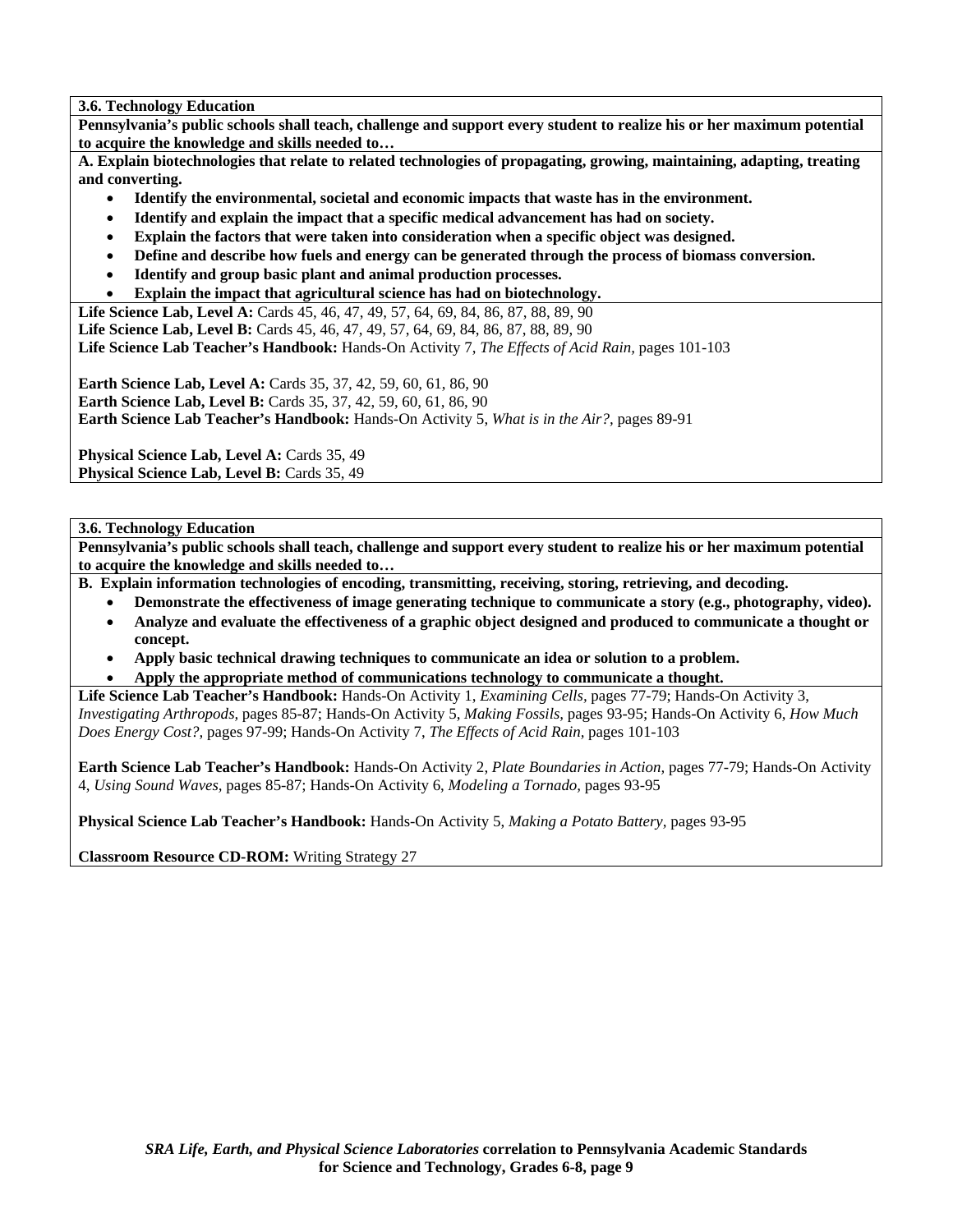# **3.6. Technology Education**

**Pennsylvania's public schools shall teach, challenge and support every student to realize his or her maximum potential to acquire the knowledge and skills needed to…** 

**C. Explain physical technologies of structural design, analysis and engineering, personal relations, financial affairs, structural production, marketing, research and design.** 

- **Use knowledge of material effectiveness to solve specific construction problems (e.g., steel vs. wood bridges).**
- **Differentiate among the different types of construction applications (e.g., microwave tower, power plants, aircrafts).**
- **Explain how basic material processes that manufactured objects undergo during production (e.g., separating, forming, combining).**
- **Evaluate a construction activity by specifying task analyses and necessary resources.**
- **Explain the relationships among the basic resources needed in the production process for a specific manufactured process.**
- **Explain the differences between design engineering and production engineering processes.**
- **Analyze manufacturing steps that affect water and pollutants.**
- **Explain transportation technologies of propelling, structuring, suspending, guiding, controlling, and supporting.**
- **Identify and explain the workings of several mechanical power systems.**
- **Model and explain examples of vehicular propulsion, control, guidance, structure and suspension systems.**
- **Explain the limitations of land, marine, air and space transportation systems.**

This concept is not covered at this level.

# **3.7. Technological Devices**

**Pennsylvania's public schools shall teach, challenge and support every student to realize his or her maximum potential to acquire the knowledge and skills needed to…** 

**A. Describe the safe and appropriate use of tools, materials, and techniques to answer questions and solve problems.** 

- **Identify uses of tools, machines, materials, information, people, money, energy and time that meet specific design criteria.**
- **Describe safe procedures for using tools and materials.**

• **Assess materials for appropriateness of use.** 

**Physical Science Lab, Level A: Cards 63, 64** 

Physical Science Lab, Level B: Cards 63, 64

# **3.7. Technological Devices**

**Pennsylvania's public schools shall teach, challenge and support every student to realize his or her maximum potential to acquire the knowledge and skills needed to…** 

- **B. Use appropriate instruments and apparatus to study materials.** 
	- **Select appropriate instruments to measure the size, weight, shape and temperature of living and non-living objects.**
	- **Apply knowledge of different measurement systems to measure and record objects' properties.**

**Life Science Lab Teacher's Handbook:** Hands-On Activity 5, *Making Fossils,* pages 93-95; Hands-On Activity 7, *The Effects of Acid Rain,* pages 101-103

**Earth Science Lab Teacher's Handbook:** Hands-On Activity 1, *Identifying Minerals with the Mohs Scale,* pages 73-75; Hands-On Activity 3, *Interpreting a Topographic Map,* pages 81-83; Hands-On Activity 7, *Sizes in the Solar System,* pages 97- 99; Hands-On Activity 8, *Temperature, Salinity, and Water Density,* pages 101-103

**Physical Science Lab Teacher's Handbook:** Hands-On Activity 1, *Measuring pH of Acids and Bases,* pages 77-79; Hands-On Activity 2, *Chemical Reaction Rates,* pages 81-83; Hands-On Activity 3, *Energy Conversion,* pages 85-87; Hands-On Activity 4, *Reducing Friction,* pages 89-91; Hands-On Activity 6, *Making Sound,* pages 97-99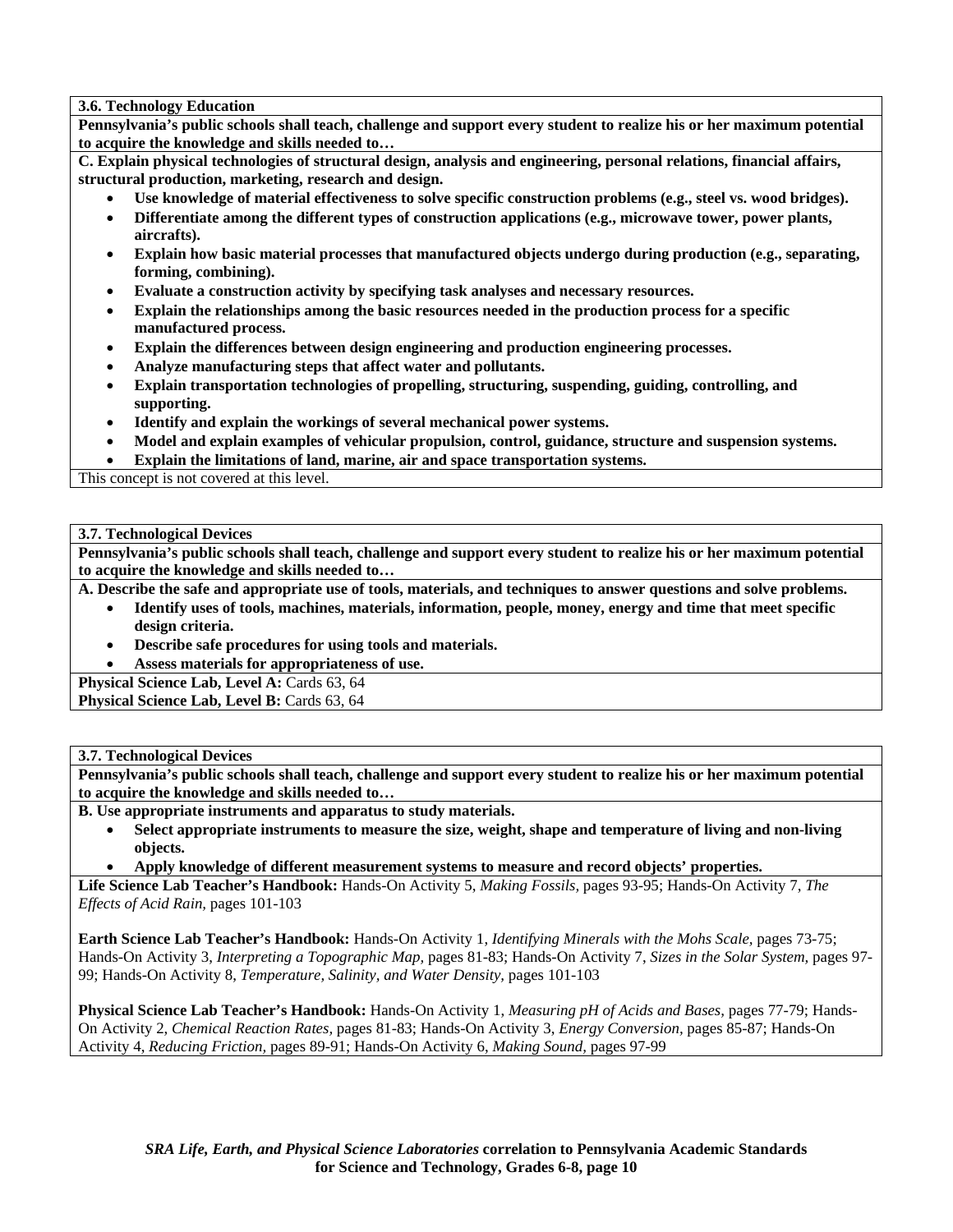**3.7. Technological Devices** 

**Pennsylvania's public schools shall teach, challenge and support every student to realize his or her maximum potential to acquire the knowledge and skills needed to…** 

**C. Explain and demonstrate basic computer operations and concepts.** 

- **Know specialized computer applications used in the community.**
- **Describe the function of advanced input and output devices (e.g., scanners, video images, plotters, projectors) and demonstrate their use.**
- **Demonstrate age appropriate keyboarding skills and techniques.**

**D. Apply computer software to solve specific problems.** 

- **Identify software designed to meet specific needs (e.g., Computer Aided Drafting, design software, tutorial, financial, presentation software).**
- **Identify and solve basic software problems relevant to specific software applications.**
- **Identify basic multimedia applications.**
- **Demonstrate a basic knowledge of desktop publishing applications.**
- **Apply intermediate skills in utilizing word processing, database and spreadsheet software.**

• **Apply basic graphic manipulation techniques.** 

**E. Explain basic computer communication systems.** 

- **Describe the organization and functions of the basic parts that make up the World Wide Web.**
- **Apply advanced electronic mail functions.**
- **Apply basic on-line research techniques to solve a specific problem.**

This concept is not covered at this level.

**3.8. Science, Technology, and Human Endeavors** 

**Pennsylvania's public schools shall teach, challenge and support every student to realize his or her maximum potential to acquire the knowledge and skills needed to…** 

**A. Explain how sciences and technologies are limited in their effects and influences on society.** 

- **Identify and describe the unavoidable constraints of technological design.**
- **Identify changes in society as a result of a technological development.**
- **Identify and explain improvements in transportation, health, sanitation and communications as a result of advancements in science and technology and how they affect our lives.**

Life Science Lab, Level A: Cards 5, 59, 83, 88

Life Science Lab, Level B: Cards 5, 59, 83, 88

**Earth Science Lab, Level A: Cards 16, 20, 31, 51, 54, 70, 79, 80, 81, 88 Earth Science Lab, Level B:** Cards 16, 20, 31, 51, 54, 70, 79, 80, 81, 88

**Physical Science Lab, Level A: Cards 33, 35, 76, 81, 84, 90 Physical Science Lab, Level B:** Cards 33, 35, 76, 81, 84, 90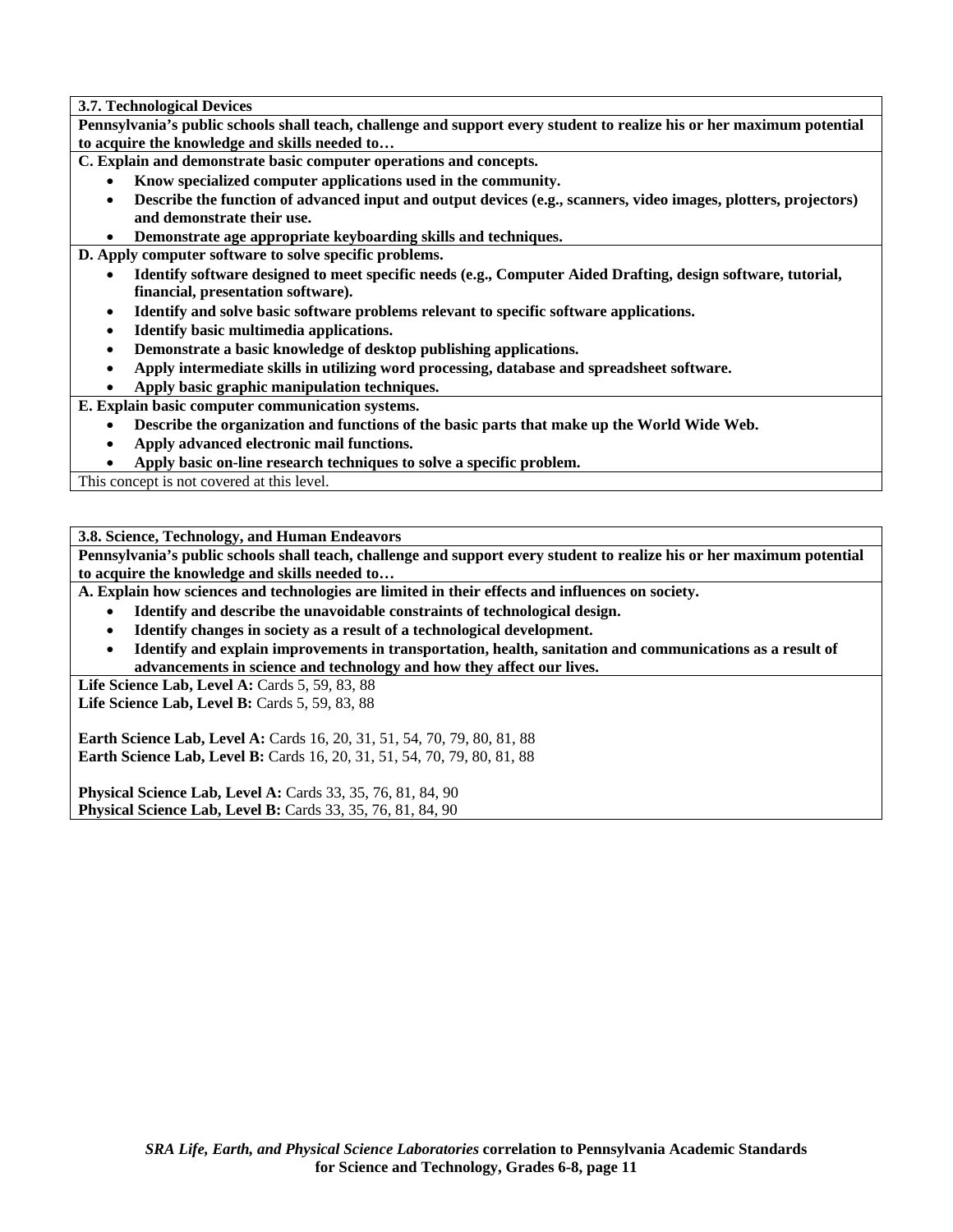**3.8. Science, Technology, and Human Endeavors** 

**Pennsylvania's public schools shall teach, challenge and support every student to realize his or her maximum potential to acquire the knowledge and skills needed to…** 

**B. Explain how human ingenuity and technological resources satisfy specific human needs and improve the quality of life.** 

- **Identify interrelationships between systems and resources.**
- **Identify and describe the resources necessary to solve a selected problem in the community and improve the quality of life.**
- **Identify and explain specific examples of how agricultural science has met human needs and has improved the quality of life.**

Life Science Lab, Level A: Cards 84, 85, 87, 88, 89, 90

**Life Science Lab, Level B:** Cards 84, 85, 87, 88, 89, 90

**Life Science Lab Teacher's Handbook:** Hands-On Activity 7, *The Effects of Acid Rain,* pages 101-103

**Earth Science Lab, Level A: Cards 37, 42, 59, 60, 61, 86, 90 Earth Science Lab, Level B:** Cards 37, 42, 59, 60, 61, 86, 90 **Earth Science Lab Teacher's Handbook:** Hands-On Activity 5, *What is in the Air?,* pages 89-91

**Physical Science Lab, Level A:** Cards 34, 38, 46, 47, 48, 49 **Physical Science Lab, Level B:** Cards 34, 38, 46, 47, 48, 49

**3.8. Science, Technology, and Human Endeavors** 

**Pennsylvania's public schools shall teach, challenge and support every student to realize his or her maximum potential to acquire the knowledge and skills needed to…** 

**C. Identify the pros ad cons of applying technological and scientific solutions to address problems and the effect upon society.** 

- **Describe the positive and negative expected and unexpected effects of specific technological developments.**
- **Describe ways technology extends and enhances human abilities.**

**Life Science Lab, Level A:** Cards 5, 49, 59, 64, 69, 83, 84, 87, 88, 89, 90

Life Science Lab, Level B: Cards 5, 49, 59, 64, 69, 83, 84, 87, 88, 89, 90

**Life Science Lab Teacher's Handbook:** Hands-On Activity 1, *Examining Cells,* pages 77-79; Hands-On Activity 7, *The Effects of Acid Rain,* pages 101-103

**Earth Science Lab, Level A:** Cards 16, 20, 31, 37, 42, 51, 54, 59, 60, 61, 70, 79, 80, 81, 86, 90 **Earth Science Lab, Level B:** Cards 16, 20, 31, 37, 42, 51, 54, 59, 60, 61, 70, 79, 80, 81, 86, 90

**Physical Science Lab, Level A:** Cards 33, 34, 35, 76, 81, 84, 90 **Physical Science Lab, Level B:** Cards 33, 34, 35, 76, 81, 84, 90

**4.1. Watersheds and Wetlands** 

**Pennsylvania's public schools shall teach, challenge and support every student to realize his or her maximum potential to acquire the knowledge and skills needed to…** 

**A. Explain the role of the water cycle within a watershed.** 

• **Explain the water cycle.** 

• **Explain the water cycle as it relates to a watershed.** 

**Earth Science Lab, Level A: Cards 47, 48, 49, 82, 83, 84** 

**Earth Science Lab, Level B:** Cards 47, 48, 49, 82, 83, 84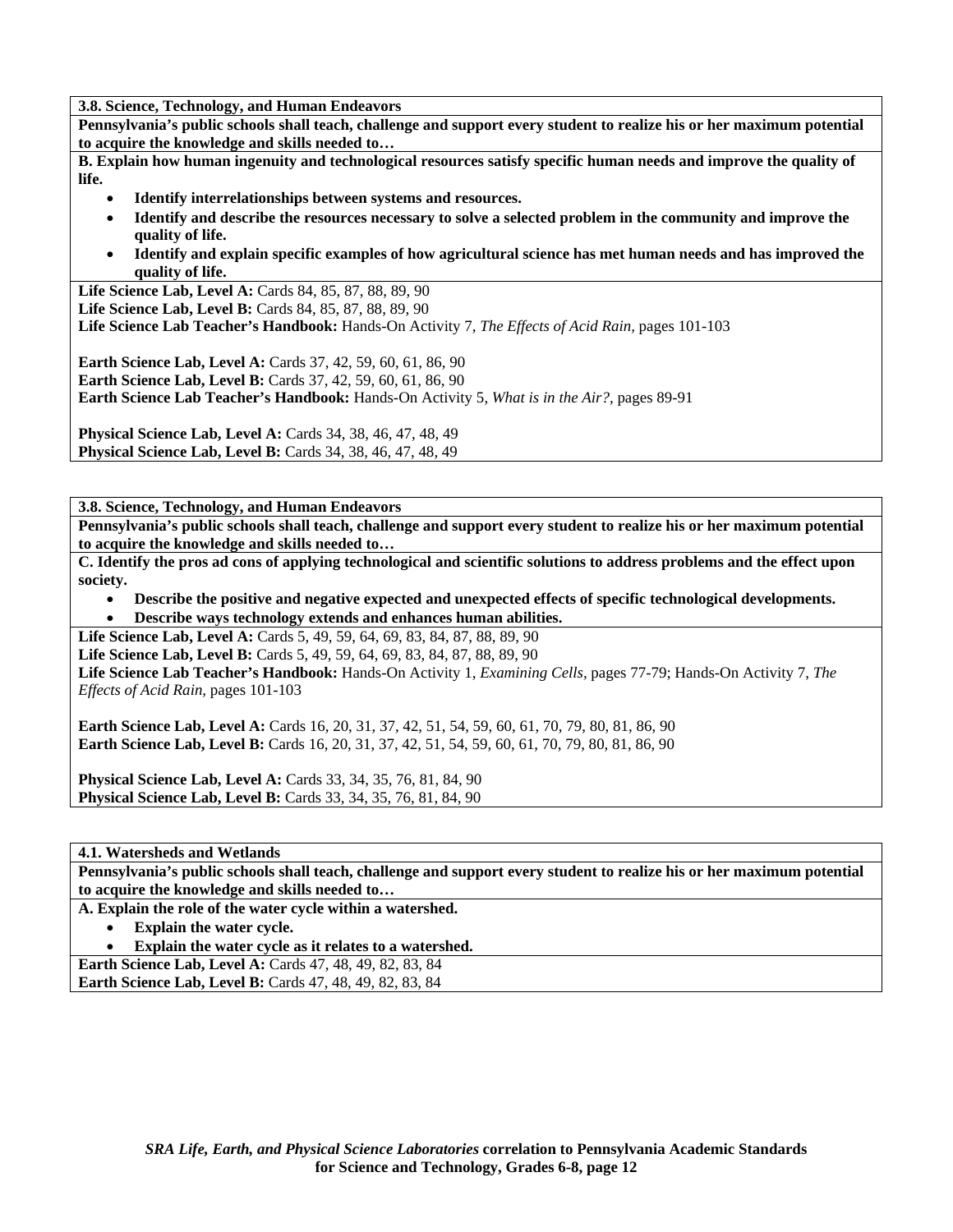**4.1. Watersheds and Wetlands** 

**Pennsylvania's public schools shall teach, challenge and support every student to realize his or her maximum potential to acquire the knowledge and skills needed to…** 

**B. Understand the role of the water shed.** 

- **Identify and explain what determines the boundaries of a watershed.**
- **Explain how water enters a watershed.**
- **Explain factors that affect water quality and flow through a watershed.**

Earth Science Lab, Level A: Cards 82, 83, 84

Earth Science Lab, Level B: Cards 82, 83, 84

## **4.1. Watersheds and Wetlands**

**Pennsylvania's public schools shall teach, challenge and support every student to realize his or her maximum potential to acquire the knowledge and skills needed to…** 

**C. Explain the effects of water on the life of organisms in a watershed.** 

- **Explain how water is necessary for all life.**
- **Explain how the physical components of aquatic systems influence the organisms that live there in terms of size, shape and physical adaptations.**
- **Describe the life cycle of organisms that depend on water.**
- **Identify organisms that have aquatic stages of life and describe those stages.**

**Life Science Lab, Level A: Cards 1, 16, 17, 71, 82 Life Science Lab, Level B: Cards 1, 16, 17, 71, 82** 

**Earth Science Lab, Level A: Cards 82, 83, 87, 89, 90 Earth Science Lab, Level B: Cards 82, 83, 87, 89, 90** 

**4.1. Watersheds and Wetlands** 

**Pennsylvania's public schools shall teach, challenge and support every student to realize his or her maximum potential to acquire the knowledge and skills needed to…** 

**D. Explain and describe characteristics of a wetland.** 

- **Identify specific characteristics of wetland plants and soils.**
- **Recognize the common types of plants and animals.**
- **Describe different types of wetlands.**
- **Describe the different functions of a wetland.**

Life Science Lab, Level A: Card 82

Life Science Lab, Level B: Card 82

Earth Science Lab, Level A: Card 83 **Earth Science Lab, Level B: Card 83** 

# **4.1. Watersheds and Wetlands**

**Pennsylvania's public schools shall teach, challenge and support every student to realize his or her maximum potential to acquire the knowledge and skills needed to…** 

**E. Describe the impact of watersheds and wetlands on people.** 

• **Explain the impact of watersheds and wetlands in flood control, wildlife habitat and pollution abatement.** 

• **Explain the influence of flooding on wetlands.** 

Life Science Lab, Level A: Card 82

Life Science Lab, Level B: Card 82

**Earth Science Lab, Level A: Cards 83, 85 Earth Science Lab, Level B: Cards 83, 85**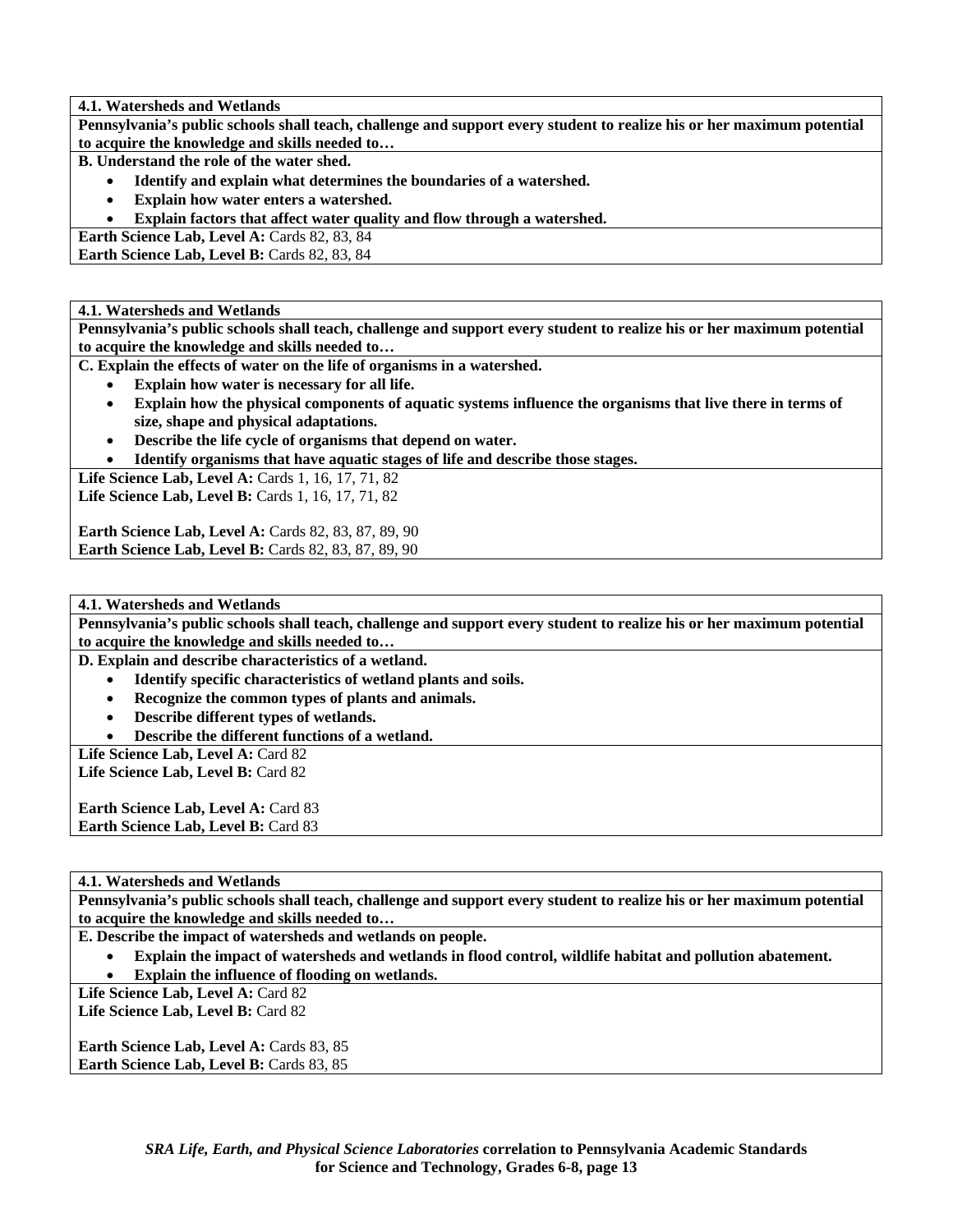**4.2. Renewable and Nonrenewable Resources** 

**Pennsylvania's public schools shall teach, challenge and support every student to realize his or her maximum potential to acquire the knowledge and skills needed to…** 

**A. Know that raw materials come from natural resources.** 

- **Identify resources used to provide humans with energy, food, housing, and water.**
- **Explain how plants and animals may be classified as natural resources.**
- **Compare means of growing or acquiring food.**
- **Identify fiber and other raw materials used in clothing and shelter production.**
- **Identify types of minerals and fossil fuels used by humans.**

**Life Science Lab, Level A:** Cards 22, 84, 85, 86, 87, 88, 89, 90 **Life Science Lab, Level B:** Cards 22, 84, 85, 86, 87, 88, 89, 90

**Earth Science Lab, Level A: Cards 3, 5, 23, 29, 35, 82, 84, 90 Earth Science Lab, Level B:** Cards 3, 5, 23, 29, 35, 82, 84, 90

Physical Science Lab, Level A: Card 38

Physical Science Lab, Level B: Card 38

**4.2. Renewable and Nonrenewable Resources** 

**Pennsylvania's public schools shall teach, challenge and support every student to realize his or her maximum potential to acquire the knowledge and skills needed to…** 

**B. Examine the renewability of resources.** 

- **Identify renewable resources and describe their uses.**
- **Identify nonrenewable resources and describe their uses.**
- **Compare finished products to their original material.**
- **Identify the waste derived from the use of renewable and nonrenewable resources.**
- **Determine how consumption may impact the availability of resources.**
- **Compare the time spans of renewability for fossil fuels and alternative fuels.**

Life Science Lab, Level A: Cards 84, 87, 88, 89, 90

Life Science Lab, Level B: Cards 84, 87, 88, 89, 90

**Life Science Lab Teacher's Handbook:** Hands-On Activity 7, *The Effects of Acid Rain,* pages 101-103

**Earth Science Lab, Level A:** Cards 29, 35, 37, 42, 59, 60, 61 **Earth Science Lab, Level B:** Cards 29, 35, 37, 42, 59, 60, 61 **Earth Science Lab Teacher's Handbook:** Hands-On Activity 5, *What is in the Air?,* pages 89-91

**Physical Science Lab, Level A:** Cards 38, 46, 47, 48, 49, 86, 90 **Physical Science Lab, Level B:** Cards 38, 46, 47, 48, 49, 86, 90

**4.2. Renewable and Nonrenewable Resources** 

**Pennsylvania's public schools shall teach, challenge and support every student to realize his or her maximum potential to acquire the knowledge and skills needed to…** 

**C. Explain natural resource distribution.** 

- **Distinguish between readily available and less accessible resources.**
- **Identify the locations of different concentrations of fossil fuels and mineral resources.**
- **Analyze the effects of management practices on air, land and water in forestry, agriculture, fisheries, wildlife, mining, and food and fiber production that is unique to different climates.**

Life Science Lab, Level A: Cards 85, 88 Life Science Lab, Level B: Cards 85, 88

**Earth Science Lab, Level A: Cards 29, 85, 90** Earth Science Lab, Level B: Cards 29, 85, 90

**Physical Science Lab, Level A: Cards 46, 47, 48, 49 Physical Science Lab, Level B: Cards 46, 47, 48, 49**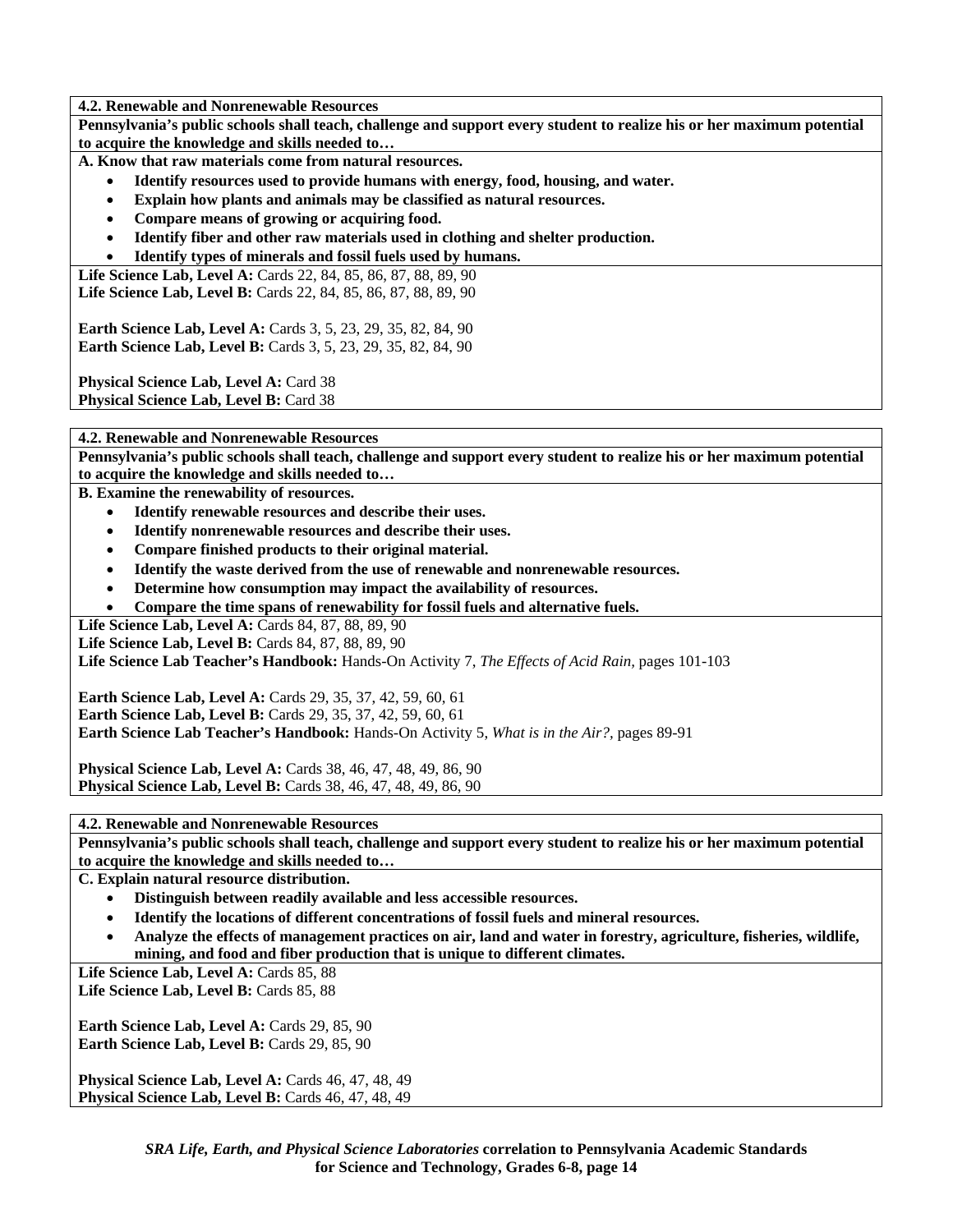**4.2. Renewable and Nonrenewable Resources** 

**Pennsylvania's public schools shall teach, challenge and support every student to realize his or her maximum potential to acquire the knowledge and skills needed to…** 

- **D. Describe the role of recycling and waste management.** 
	- **Identify materials that can be recycled in the community.**
	- **Explain the process of closing the loop in recycling.**
	- **Compare the decomposition rates of different organic materials.**
	- **Describe methods that could be used to reuse materials for new products.**
	- **Evaluate the costs and benefits of disposable products.**

Life Science Lab, Level A: Card 88 Life Science Lab, Level B: Card 88

## **4.3. Environmental Health**

**Pennsylvania's public schools shall teach, challenge and support every student to realize his or her maximum potential to acquire the knowledge and skills needed to…** 

**A. Identify environmental health issues.** 

- **Identify various examples of long-term pollution and explain their effects on environmental health.**
- **Identify diseases that have been associated with poor environmental quality.**
- **Describe different types of pest controls and their effects on the environment.**
- **Identify alternative products that can be used in life to reduce pollution.**

Life Science Lab, Level A: Cards 84, 86, 87, 88, 89, 90

**Life Science Lab, Level B:** Cards 84, 86, 87, 88, 89, 90

**Life Science Lab Teacher's Handbook:** Hands-On Activity 7, *The Effects of Acid Rain,* pages 101-103

**Earth Science Lab, Level A: Cards 37, 42, 59, 60, 61, 86** 

**Earth Science Lab, Level B:** Cards 37, 42, 59, 60, 61, 86

**Earth Science Lab Teacher's Handbook:** Hands-On Activity 5, *What is in the Air?,* pages 89-91

**4.3. Environmental Health** 

**Pennsylvania's public schools shall teach, challenge and support every student to realize his or her maximum potential to acquire the knowledge and skills needed to…** 

**B. Describe how humans affect the health of the environment.** 

- **Identify land use practices and their relation to environmental health.**
- **Explain how natural disasters affect environmental health.**
- **Identify residential and industrial sources of pollution and their effects on environmental health.**
- **Explain the difference between point and nonpoint source pollution.**
- **Explain how nonpoint source pollution can affect water supply and air quality.**
- **Explain how aid deposition can affect water, soil and air quality.**
- **Explain the relationship between resource use, reuse, recycling and environmental health.**

**Life Science Lab, Level A: Cards 84, 87, 89, 90** 

**Life Science Lab, Level B: Cards 84, 87, 89, 90** 

**Life Science Lab Teacher's Handbook:** Hands-On Activity 7, *The Effects of Acid Rain,* pages 101-103

**Earth Science Lab, Level A:** Cards 29, 35, 37, 42, 59, 60, 61, 86 **Earth Science Lab, Level B:** Cards 29, 35, 37, 42, 59, 60, 61, 86 **Earth Science Lab Teacher's Handbook:** Hands-On Activity 5, *What is in the Air?,* pages 89-91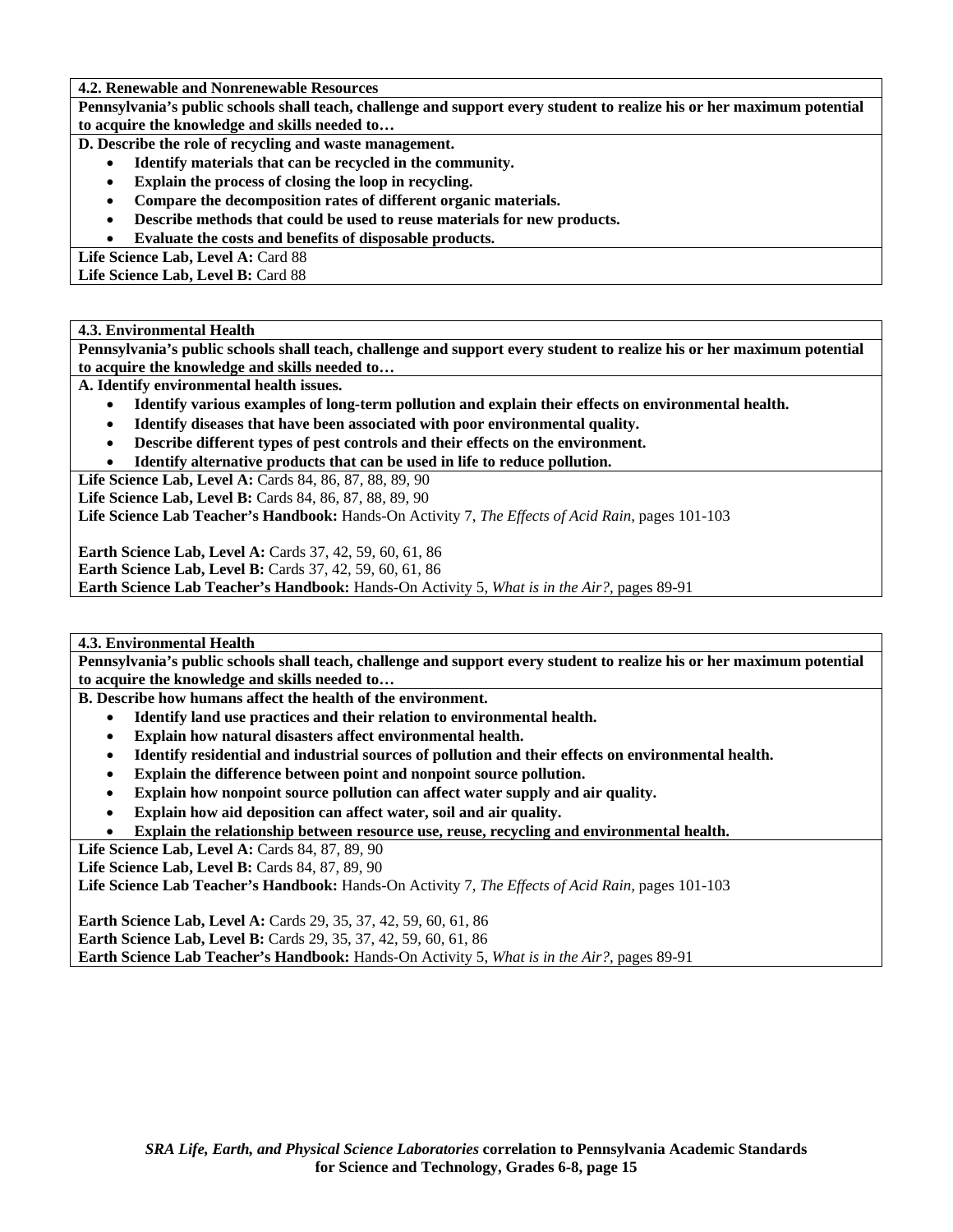**4.3. Environmental Health** 

**Pennsylvania's public schools shall teach, challenge and support every student to realize his or her maximum potential to acquire the knowledge and skills needed to…** 

**C. Explain biological diversity.** 

- **Explain the complex, interactive relationships among members of an ecosystem.**
- **Explain how diversity affects ecological integrity of the natural resources.**

**Life Science Lab, Level A:** Cards 65, 66, 71, 73, 74, 75, 76, 77

**Life Science Lab, Level B:** Cards 65, 66, 71, 73, 74, 75, 76, 77

**Life Science Lab Teacher's Handbook:** Hands-On Activity 6, *How Much Does Energy Cost?,* pages 97-99

**4.4. Agriculture and Society** 

**Pennsylvania's public schools shall teach, challenge and support every student to realize his or her maximum potential to acquire the knowledge and skills needed to…** 

**A. Explain society's standard of living in relation to agriculture.** 

- **Compare and contrast agricultural changes that have been made to meet society's needs.**
- **Compare and contrast how animals and plants affect agricultural systems.**
- **Compare several technological advancements and their effect(s) on the historical growth of agriculture.**
- **Compare different environmental conditions related to agricultural production, cost and quality of the product.**

Life Science Lab, Level A: Card 85 Life Science Lab, Level B: Card 85

**Earth Science Lab, Level A: Card 90 Earth Science Lab, Level B: Card 90** 

**4.4. Agriculture and Society** 

**Pennsylvania's public schools shall teach, challenge and support every student to realize his or her maximum potential to acquire the knowledge and skills needed to…** 

**B. Investigate how agricultural science has recognized the various soil types found in Pennsylvania.** 

- **Explain the importance of particle sizes in different soil types.**
- **Determine how water has influenced the development of Pennsylvania soil types.**
- **Investigate how soil types have influenced the plant types used on Pennsylvania farms.**
- **Analyze how soil types and geographic regions have impacted the profitability of Pennsylvania farms.**

Earth Science Lab, Level A: Cards 23, 29

**Earth Science Lab, Level B: Cards 23, 29** 

**4.4. Agriculture and Society** 

**Pennsylvania's public schools shall teach, challenge and support every student to realize his or her maximum potential to acquire the knowledge and skills needed to…** 

**C. Explain agricultural systems' use of natural and human resources.** 

- **Analyze the needs of plants and animals as they relate to climate and soil conditions.**
- **Identify the plants and animals that can be raised in the area and explain why.**
- **Identify natural resources necessary for agricultural systems.**
- **Compare the need for crop production to be the need for animal production.**

• **Define issues associated with food and fiber production.** 

**Life Science Lab, Level A: Cards 1, 16, 17, 34, 85** 

**Life Science Lab, Level B:** Cards 1, 16, 17, 34, 85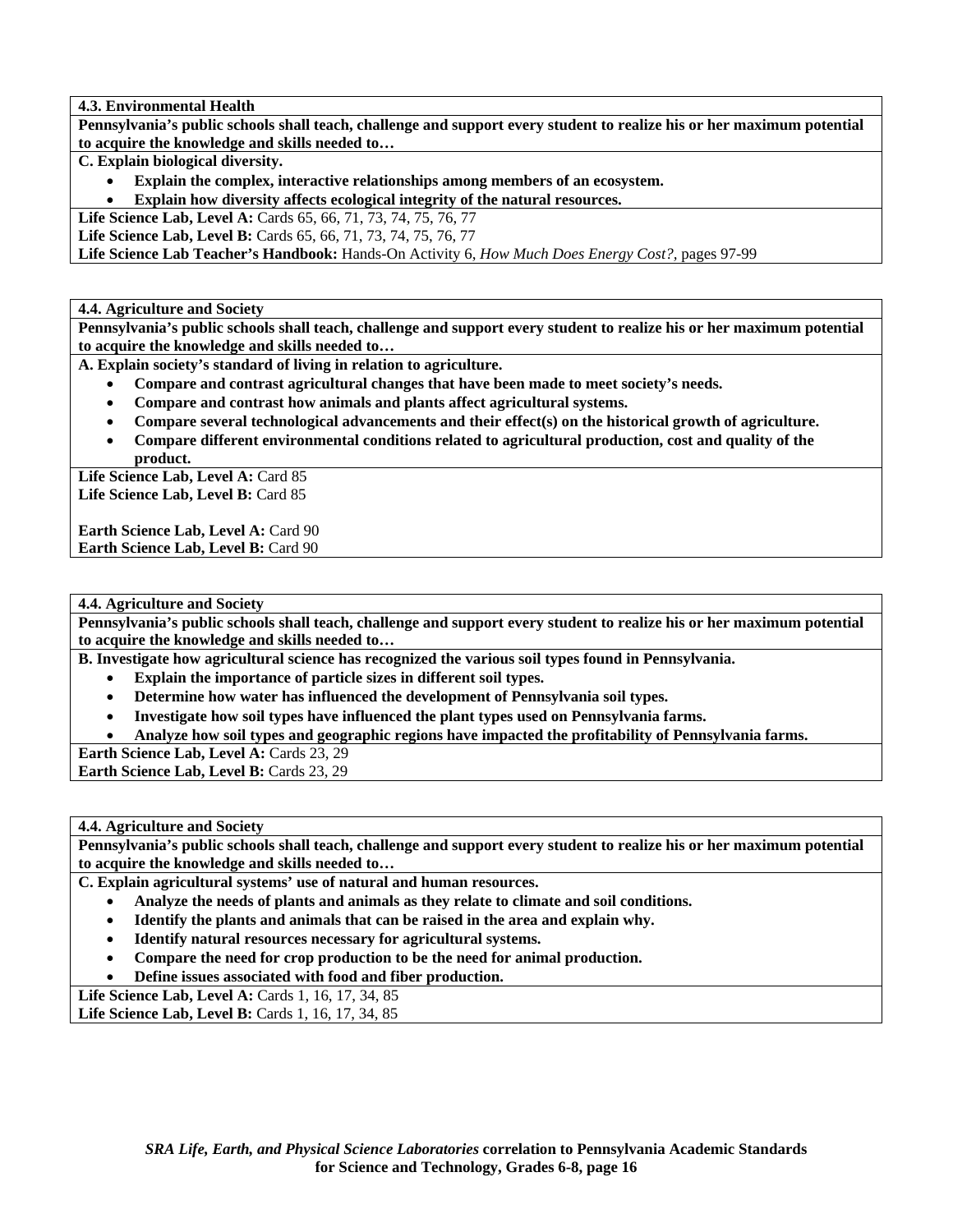**4.4. Agriculture and Society** 

**Pennsylvania's public schools shall teach, challenge and support every student to realize his or her maximum potential to acquire the knowledge and skills needed to…** 

**D. Explain the improvement of agricultural production through technology.** 

• **Compare the technologies that have advanced agricultural production.** 

• **Explain how energy sources have changed to meet agricultural technology.** 

This concept is not covered at this level.

**4.5. Integrated Pest Management** 

**Pennsylvania's public schools shall teach, challenge and support every student to realize his or her maximum potential to acquire the knowledge and skills needed to…** 

**A. Explain benefit and harmful effects of pests.** 

- **Identify different examples of pests and explain the beneficial or harmful effects of each.**
- **Identify several locations where pests can be found and compare the effects the pests have on each location.**

**B. Explain how pest management affects the environment.** 

- **Explain issues related to integrated pest management including biological technology, resistant varieties, chemical practices, medical technology, and monitoring techniques.**
- **Describe how integrated pest management and related technology impact human activities.**

• **Identify issues related to integrated pest management that affect the environment.** 

**C. Explain various integrated pest management practices used in society.** 

- **Compare and contrast integrated pest management utilized in different community settings.**
- **Compare integrated pest management to past practices.**
- **Compare and analyze the long-term effects of using integrated pest management products.**

This concept is not covered at this level.

**4.6. Ecosystems and their Interactions** 

**Pennsylvania's public schools shall teach, challenge and support every student to realize his or her maximum potential to acquire the knowledge and skills needed to…** 

**A. Explain the flows of energy and matter from organism to organism within an ecosystem.** 

- **Identify and explain the characteristics of biotic and abiotic.**
- **Describe and explain the adaptations of plants and animals to their environment.**
- **Demonstrate the dependency of living components in the ecosystem on the nonliving components.**
- **Explain energy flow through a food web.**
- **Explain the importance of the predator/prey relationship and how it maintains the balances within ecosystems.**
- **Understand limiting factors and predict their effects on an organism.**
- **Identify niches for producers, consumers and decomposers within an ecosystem.**
- **Compare and contrast the major ecosystems of Pennsylvania.**
- **Identify the major characteristics of a biome.**
- **Compare and contrast different biomes and their characteristics.**
- **Identify the relationship of abiotic and biotic components and explain their interaction in an ecosystem.**
- **Explain how different soil types determine the characteristics of ecosystems.**

**Life Science Lab, Level A:** Cards 70, 71, 72, 73, 74, 75, 76, 77, 81, 82 Life Science Lab, Level B: Cards 70, 71, 72, 73, 74, 75, 76, 77, 81, 82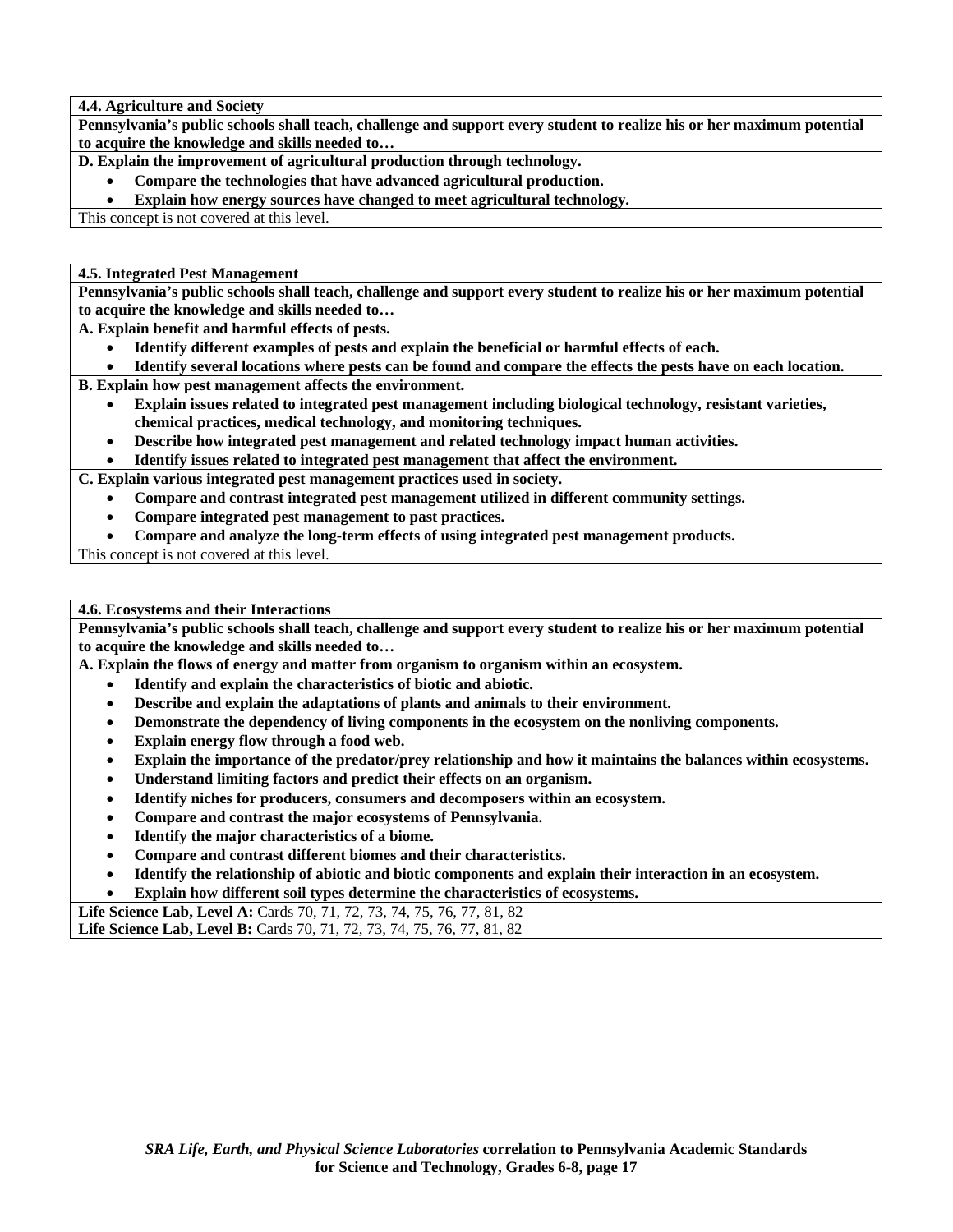**4.6. Ecosystems and their Interactions** 

**Pennsylvania's public schools shall teach, challenge and support every student to realize his or her maximum potential to acquire the knowledge and skills needed to…** 

**B. Explain the concepts of cycles.** 

• **Identify and explain cycles within an ecosystem.** 

• **Analyze the role of different cycles within an ecosystem.** 

**Life Science Lab, Level A: Cards 76, 78, 79, 80** Life Science Lab, Level B: Cards 76, 78, 79, 80

**Earth Science Lab, Level A: Card 47 Earth Science Lab, Level B: Card 47** 

**4.6. Ecosystems and their Interactions** 

**Pennsylvania's public schools shall teach, challenge and support every student to realize his or her maximum potential to acquire the knowledge and skills needed to…** 

**C. Explain how ecosystems change over time.** 

- **Explain how ecosystems change.**
- **Identify the succession stages of a given ecosystem.**
- **Explain how specific organisms may change an ecosystem.**
- **Explain a change in an ecosystem that relates to humans.**

**Life Science Lab, Level A:** Cards 80, 84, 86, 87, 88, 89, 90 Life Science Lab, Level B: Cards 80, 84, 86, 87, 88, 89, 90

**Earth Science Lab, Level A: Cards 59, 60, 61, 86 Earth Science Lab, Level B: Cards 59, 60, 61, 86** 

**4.7. Threatened, Endangered and Extinct Species** 

**Pennsylvania's public schools shall teach, challenge and support every student to realize his or her maximum potential to acquire the knowledge and skills needed to…** 

**A. Describe diversity of plants and animals in ecosystems.** 

- **Select an ecosystem and describe different plants and animals that live there.**
- **Identify adaptations in plants and animals.**
- **Recognize that adaptations are developed over long periods of time and are passed on from one generation to the next.**
- **Understand levels of ecosystem organization (e.g., individuals, populations, species).**

Life Science Lab, Level A: Cards 23, 24, 41, 43, 65, 66, 67, 71, 81, 82 Life Science Lab, Level B: Cards 23, 24, 41, 43, 65, 66, 67, 71, 81, 82

**Earth Science Lab, Level A: Card 89 Earth Science Lab, Level B: Card 89** 

**4.7. Threatened, Endangered and Extinct Species** 

**Pennsylvania's public schools shall teach, challenge and support every student to realize his or her maximum potential to acquire the knowledge and skills needed to…** 

**B. Explain how species of living organisms adapt to their environment.** 

- **Explain the role of individual variations in natural selection.**
- **Explain how an adaptation is an inherited structure or behavior that helps an organism survive and reproduce.**
- **Describe how a particular trait may be selected over time and account for a species' adaptation.**
- **Compare and contrast animals and plants that have very specific survival requirements with those that have more general requirements for survival.**
- **Explain how living things respond to changes in their environment.**
- **Explain how one species may survive an environmental change while another might not.**

Life Science Lab, Level A: Cards **65**, **66**, **86** 

Life Science Lab, Level B: Cards 65, 66, 86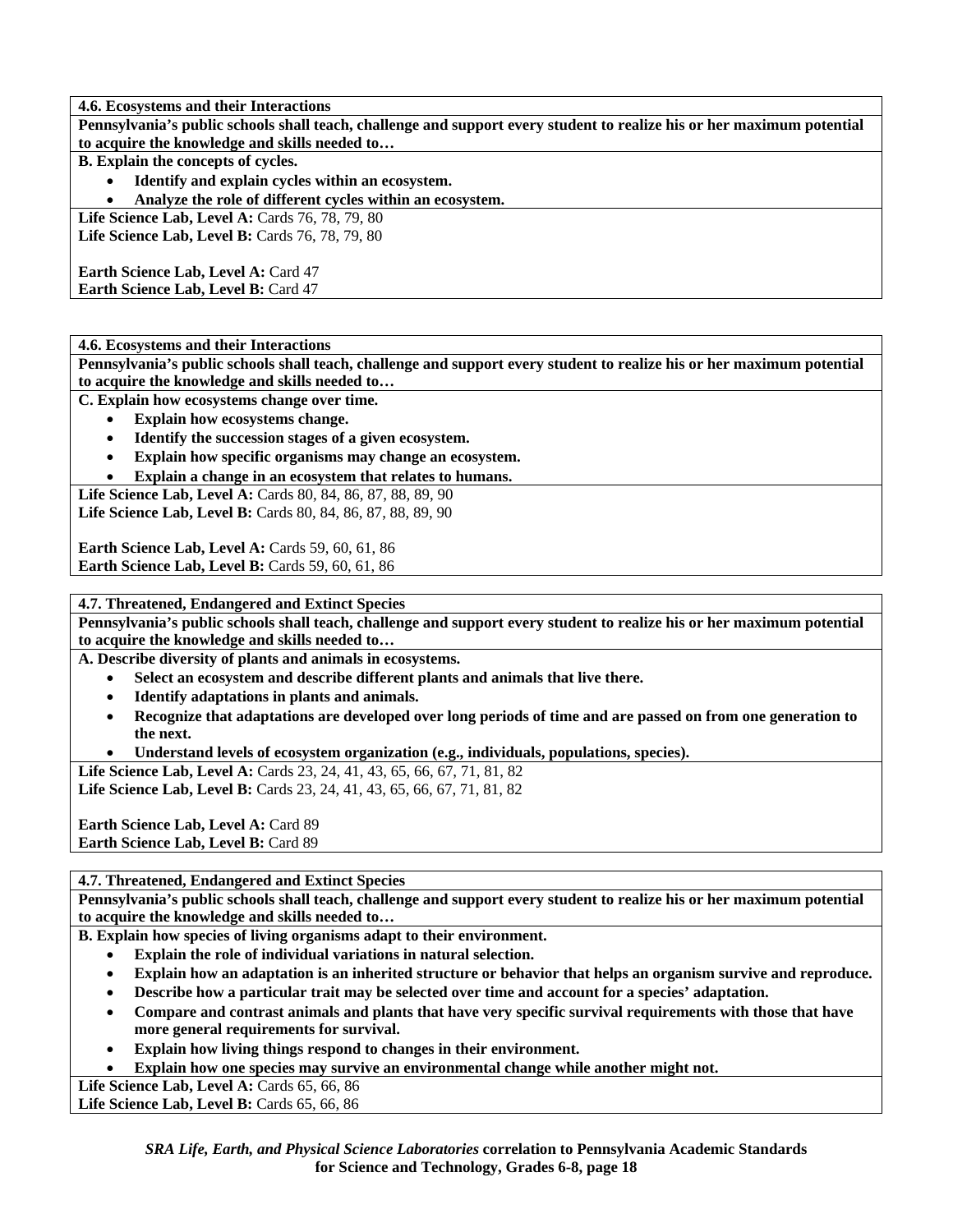**4.7. Threatened, Endangered and Extinct Species** 

**Pennsylvania's public schools shall teach, challenge and support every student to realize his or her maximum potential to acquire the knowledge and skills needed to…** 

**C. Explain natural of human actions in relation to the loss of species.** 

- **Identify natural or human impacts that cause habitat loss.**
- **Explain how habitat loss can affect the interaction among species and the population of a species.**
- **Analyze and explain the changes in an animal population over time.**
- **Explain how a habitat management practice affects a population.**
- **Explain the differences among threatened, endangered, and extinct species.**
- **Identify Pennsylvania plants and animals that are on the threatened or endangered list.**
- **Describe state laws passed regarding endangered species in Pennsylvania.**
- **Explain why one species may be more susceptible to becoming endangered than another species.**

Life Science Lab, Level A: Cards 67, 72, 80, 84, 85, 86, 87, 88, 89, 90 Life Science Lab, Level B: Cards 67, 72, 80, 84, 85, 86, 87, 88, 89, 90

**Earth Science Lab, Level A: Card 60 Earth Science Lab, Level B: Card 60** 

**4.8. Humans and the Environment** 

**Pennsylvania's public schools shall teach, challenge and support every student to realize his or her maximum potential to acquire the knowledge and skills needed to…** 

**A. Describe how the development of civilization relates to the environment.** 

- **Explain how people use natural resources in their environment.**
- **Locate and identify natural resources in different parts of the world.**
- **Compare and contrast how people use natural resources throughout the world.**

**Earth Science Lab, Level A: Cards 3, 5, 35, 87, 90** 

**Earth Science Lab, Level B: Cards 3, 5, 35, 87, 90** 

**Earth Science Lab Teacher's Handbook:** Hands-On Activity 1, *Identifying Minerals with the Mohs Scale,* pages 73-75

**Physical Science Lab, Level A: Card 38 Physical Science Lab, Level B: Card 38** 

**4.8. Humans and the Environment** 

**Pennsylvania's public schools shall teach, challenge and support every student to realize his or her maximum potential to acquire the knowledge and skills needed to…** 

**B. Explain how people use natural resources.** 

- **Describe how natural resources are used for survival.**
- **Explain how natural resources and technological changes have affected the development of civilizations.**
- **Explain how climate and extreme weather events (e.g., drought, flood) influence people's lives.**

**Earth Science Lab, Level A: Cards 52, 53, 54, 55, 58** 

**Earth Science Lab, Level B:** Cards 52, 53, 54, 55, 58

**4.8. Humans and the Environment** 

**Pennsylvania's public schools shall teach, challenge and support every student to realize his or her maximum potential to acquire the knowledge and skills needed to…** 

**C. Explain how human activities may affect local, regional and national environments.** 

• **Describe what effect consumption and related generation of wastes have on the environment.** 

• **Explain how a particular human activity has changed the local area over the years.** 

Life Science Lab, Level A: Cards 84, 86, 87, 88, 89, 90

**Life Science Lab, Level B: Cards 84, 86, 87, 88, 89, 90** 

**Life Science Lab Teacher's Handbook:** Hands-On Activity 7, *The Effects of Acid Rain,* pages 101-103

**Earth Science Lab, Level A: Cards 37, 42, 59, 60, 61, 86 Earth Science Lab, Level B:** Cards 37, 42, 59, 60, 61, 86 **Earth Science Lab Teacher's Handbook:** Hands-On Activity 5, *What is in the Air?,* pages 89-91